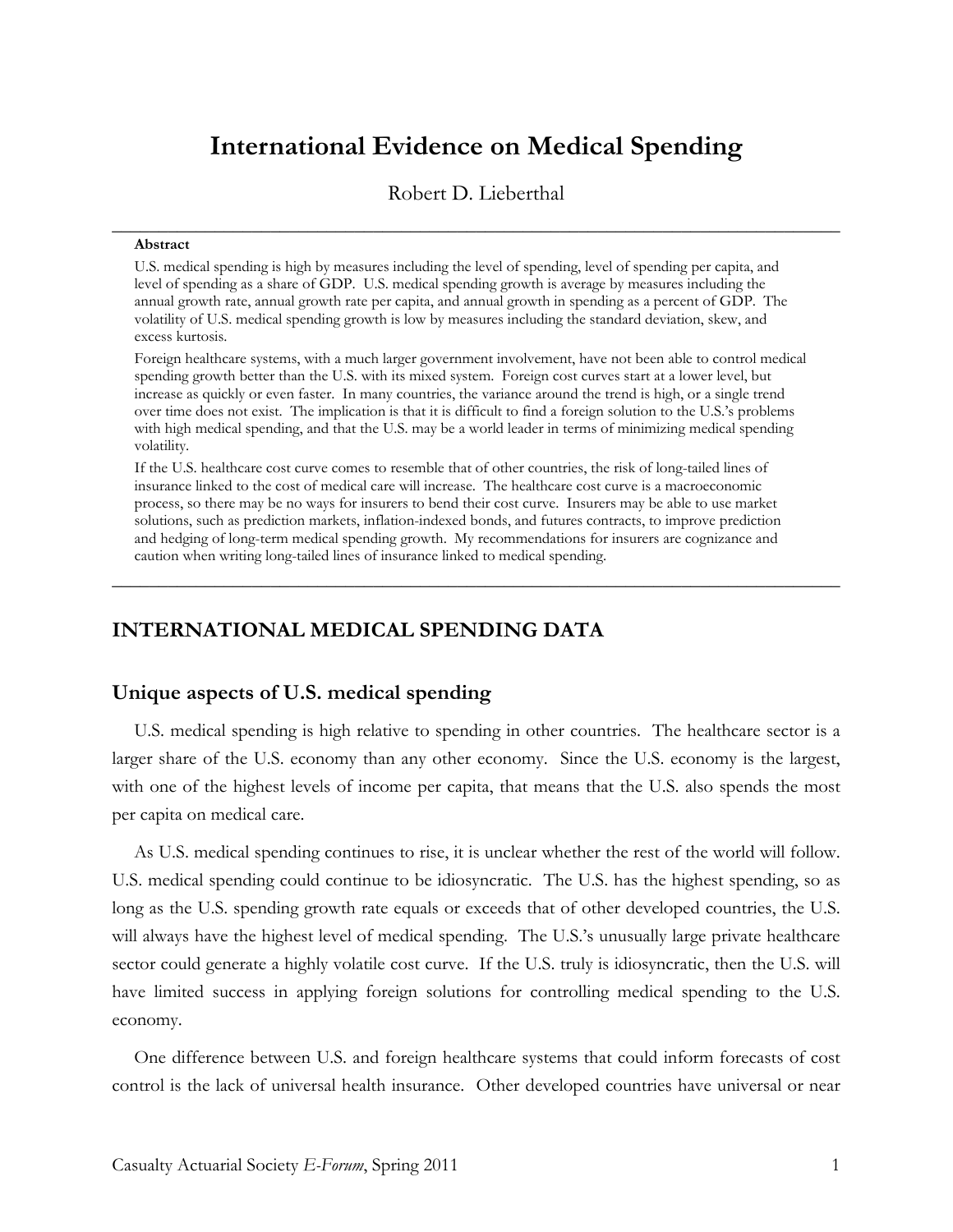## *International Evidence on Medical Spending*

universal healthcare. Studying the effect of universal coverage on healthcare cost curves in other countries could help us understand the effect of health insurance expansion in the U.S. Identification of the effect of the level of insurance on medical costs would require variation over time in the level of healthcare coverage in several countries. My data does not include such variation (see Table 1). Even in countries that changed to universal insurance relatively recently, other contemporaneous health policy changes and general issues of low numbers of observations make it almost impossible to observe how changes in coverage affect the growth rates for medical spending.

| Country     | Year of implementation | <b>Notes</b>                                       |
|-------------|------------------------|----------------------------------------------------|
|             |                        | Big jump in reported percentage in 1965, numbers   |
| Austria     | 1965 (92% insurance)   | continued to rise to 100%                          |
| Canada      | Entire sample          |                                                    |
| Finland     | 1964                   | One time jump to 100% in 1964                      |
| Iceland     | Entire sample          |                                                    |
| Ireland     | 1980                   | One time jump to 100% in 1980                      |
| Japan       | Entire sample          |                                                    |
| Norway      | Entire sample          |                                                    |
|             |                        | Spotty reporting; 1987 is the first year with near |
| Spain       | 1987 (97% insurance)   | universal coverage reported                        |
| Switzerland | Continuous             | Rises from 74% to 99% by 1987                      |
| U.K.        | Entire sample          |                                                    |
| U.S.        | N/A                    | Flat at 84-85% from 1997-2008                      |
| Min         | Pre-1960               |                                                    |
| Max         | N/A                    |                                                    |

**Table 1: Introduction of national healthcare system** 

One problem that the U.S. shares with other developed countries is that medical spending seems to be growing at a high rate. The notion of bending the cost curve implies a smooth function that generates future spending as a multiple of current spending (Orszag 2009). The terminology of medical trend is similar, implying a given rate of growth that actuaries must factor into the calculation of long-term liabilities that will continue until we reach a resistance point (Getzen 2007). It is difficult to find an example of a country that has hit the resistance point for healthcare as a share of the economy. Any decline in medical spending growth in the U.S. and other countries seems to be temporary or is associated with outside factors, such as economic contraction, rather than through efficiencies or cost cutting measures.

# **OECD data**

The Organization for Economic Cooperation and Development (OECD) provides data on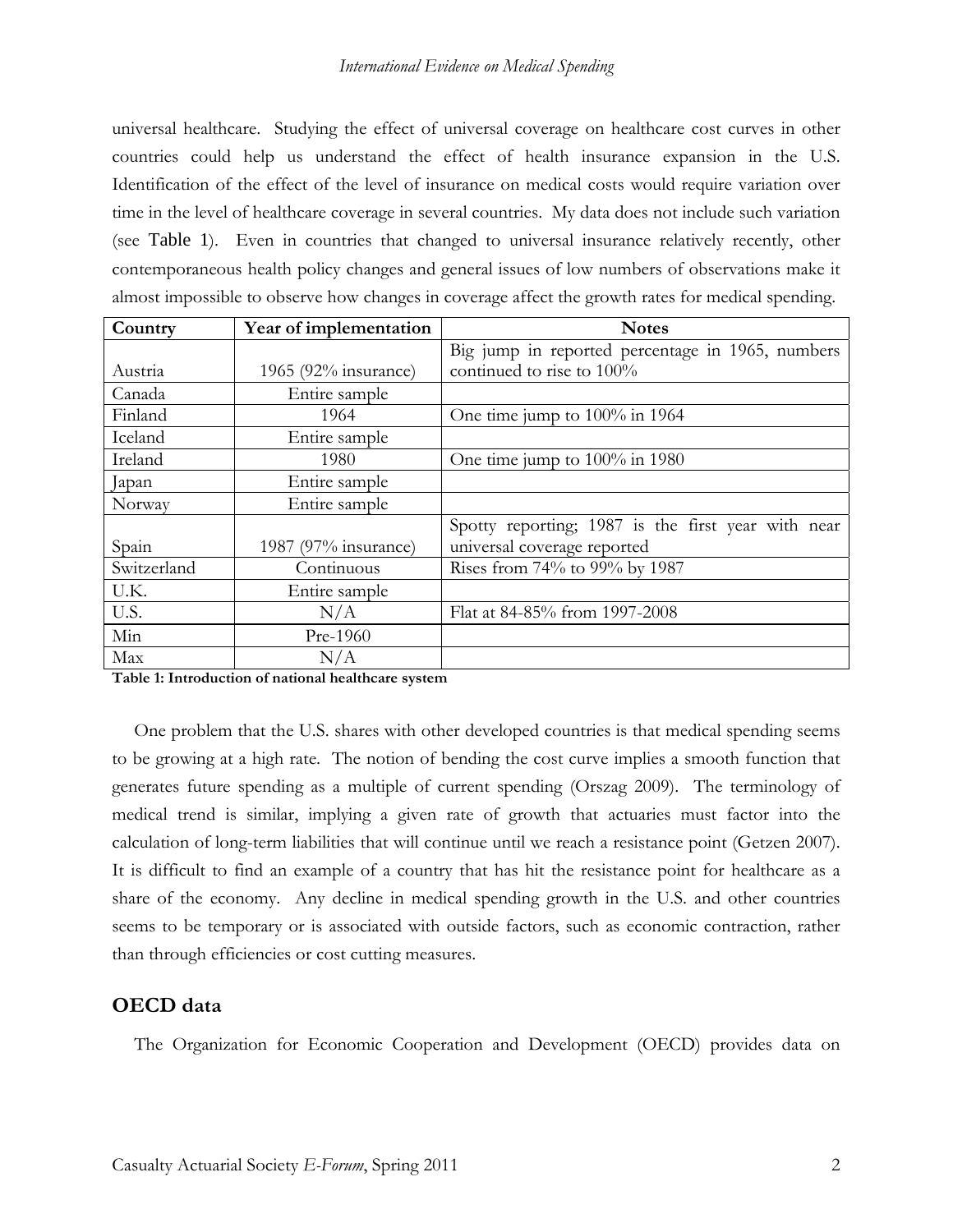medical spending, demographics, and population health variables starting in 1960<sup>1</sup> (OECD 2010). I focus on 11 countries that have reported annual spending data since 1960. The countries are Austria, Canada, Finland, Iceland, Ireland, Japan, Norway, Spain, Switzerland, the United Kingdom, and the United States.

The OECD breaks down medical spending data by currency and by source. The spending data is available in the national currency unit of each country, on a dollar basis using annual exchange rates, on a dollar basis using the exchange rate in 2000, and on a purchasing power parity basis. The OECD reports data split out by funding source, including a breakdown of public and private medical spending. The OECD also provides spending per capita and as a share of GDP.

The main drawback of the OECD data is the variability of reporting across countries and change in reporting standards over time. The OECD takes the data as given by member countries, and then reports it without an extensive set of edits and checks. In addition, the OECD does not standardize what constitutes medical spending, nor does it promulgate mandatory reporting standards for the way different countries choose to break down the data (Ward 2005).

I difference out any time invariant differences between different countries' reporting standards in my rate of change calculations. For example, say that observed medical spending  $\hat{S}$  is overestimated by 3% at time 0 and time 1 compared to the true level of spending *S* . In this case, the observed medical spending growth rate  $\hat{\tau}_1$  is equal to the true growth rate  $\tau_1$  because the error is time invariant. See Equation 1 below.

$$
\hat{S}_0 = 1.03S_0
$$
  
\n
$$
\hat{S}_1 = 1.03S_1
$$
  
\n
$$
\hat{\tau}_1 = \ln \frac{1.03S_1}{1.03S_0} = \ln \frac{S_1}{S_0} = \tau_1
$$

 $\overline{a}$ 

#### **Equation 1: Time invariant errors in spending**

I also assume that errors or differences in reporting are not correlated with the reported rates of change or the distributions of the rate of change. This assumption is more difficult to justify, since it is entirely possible that countries that experience a large run-up in medical spending will change their reporting systems to collect and disseminate data that are more detailed. Given the small number of data points that I have, I do not have the degrees of freedom to make additional modifications to the data.

<sup>&</sup>lt;sup>1</sup>Not all variables are available for the entire period 1960-2009, not all countries provide data going back to 1960 for each variable, and not every variable is reported annually since 1960—for instance, some are reported quadrennially.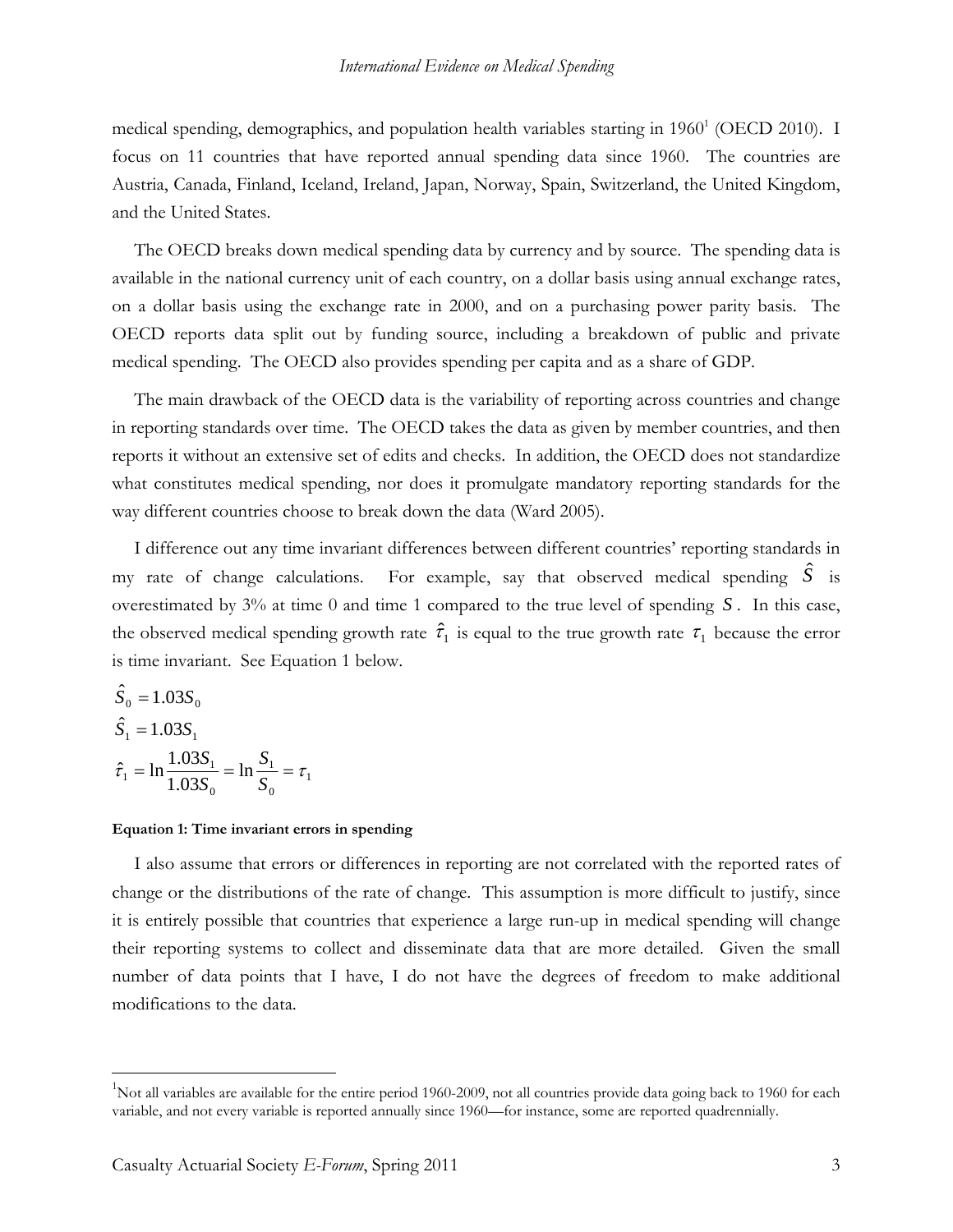## **High U.S. medical spending**

Per capita spending data shows that over time there is no single trend for many countries. Figure 1 shows the spending of four countries, Iceland, Switzerland, the U.K, and the U.S., in each country's national currency unit. I graphed the spending on a log scale in order to make exponential rates of growth appear linear rather than curved. I chose the four countries as representative of different trends over time. Switzerland has the most even growth in medical spending. The U.K. has the median rate of spending growth. The experience of Iceland is like an S-curve with slower growth followed by faster growth and then slower growth again. The U.S. is just behind the U.K. in compound annual growth in medical spending. The graph does obscure the variation in trend rates that occurs during flat periods of exponential growth because of the scaling by national currency units.



#### **Figure 1: Medical spending in four OECD countries**

Absolute spending may be less important for health policy than healthcare's share of the overall economy. Normalizing medical spending by nominal GDP also removes one of the problems with the spending data, which is that the use of national currency units can conflate medical spending changes with other macroeconomic changes (see Figure 2). On the other hand, the percent of GDP measure conflates GDP growth and medical spending growth, and the two variables have a complicated causal relationship (Amiri & Ventelou 2010). Insurance companies write policies based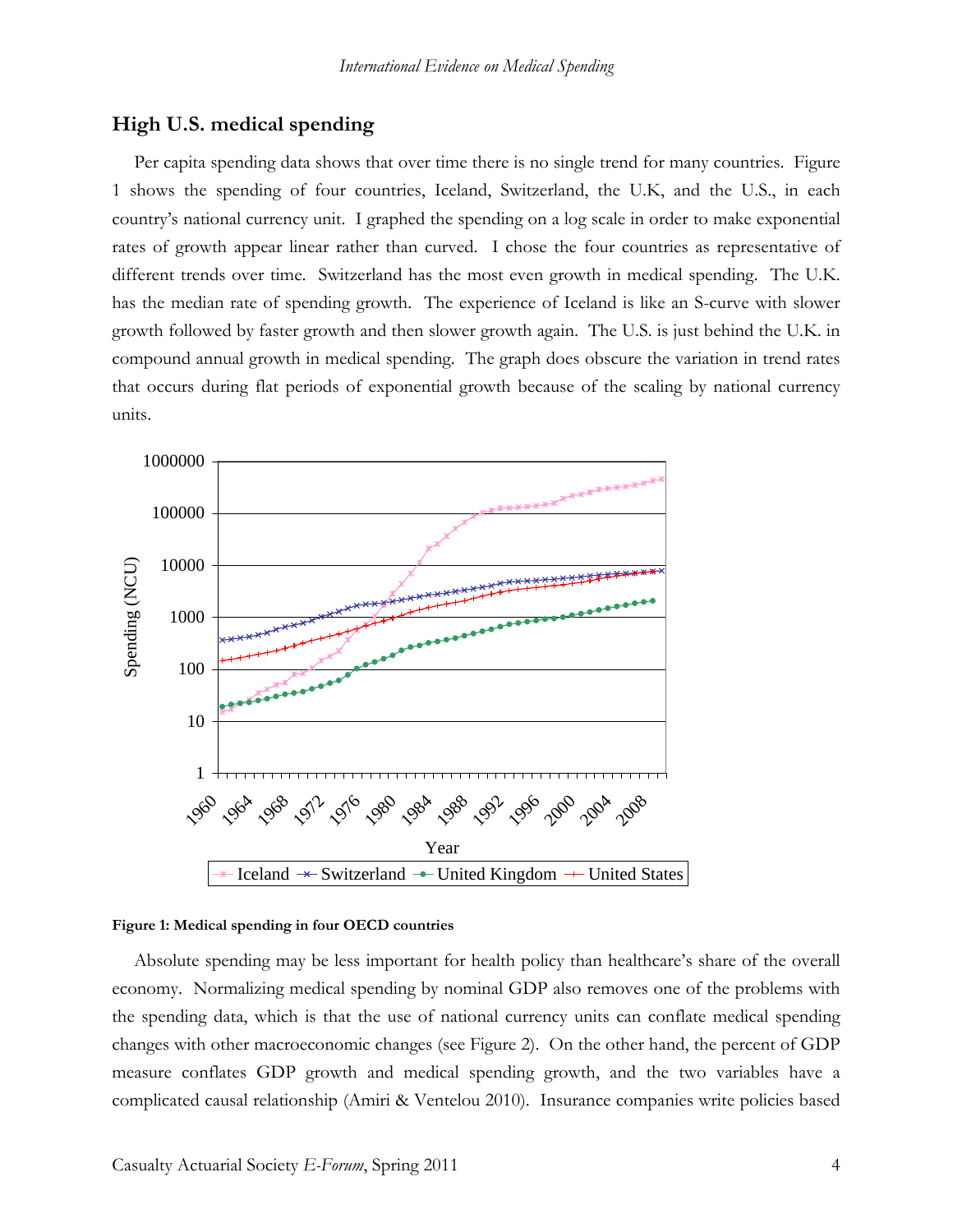



**Figure 2: Medical spending as a share of GDP in four OECD countries** 

It is also unclear from a health policy point of view which variable to target. There is one view that rising medical spending as a share of GDP does not matter as long as GDP is rising. Medical care is a superior good, so we should expect it to rise as a share of rising incomes (Pauly 2003). The level of medical spending may be easier to target, for example with a "global budgeting" system where the amount of spending in a given year is fixed (Long & Marquis 1994). The problem with global budgeting is that unknowable factors, whether political, economic, or demographic, can induce a great deal of year-to-year volatility in spending. The volatility will in turn hamper planning as well as adversely affect insurance lines linked to medical spending. Higher growth rates may be acceptable to insurers if the trade-off is lower volatility in the spending growth rate.

## **INTERNATIONAL MEDICAL SPENDING TRENDS**

#### **Moderate U.S. spending growth**

U.S. spending growth rates are average and they display a low volatility. The mean and standard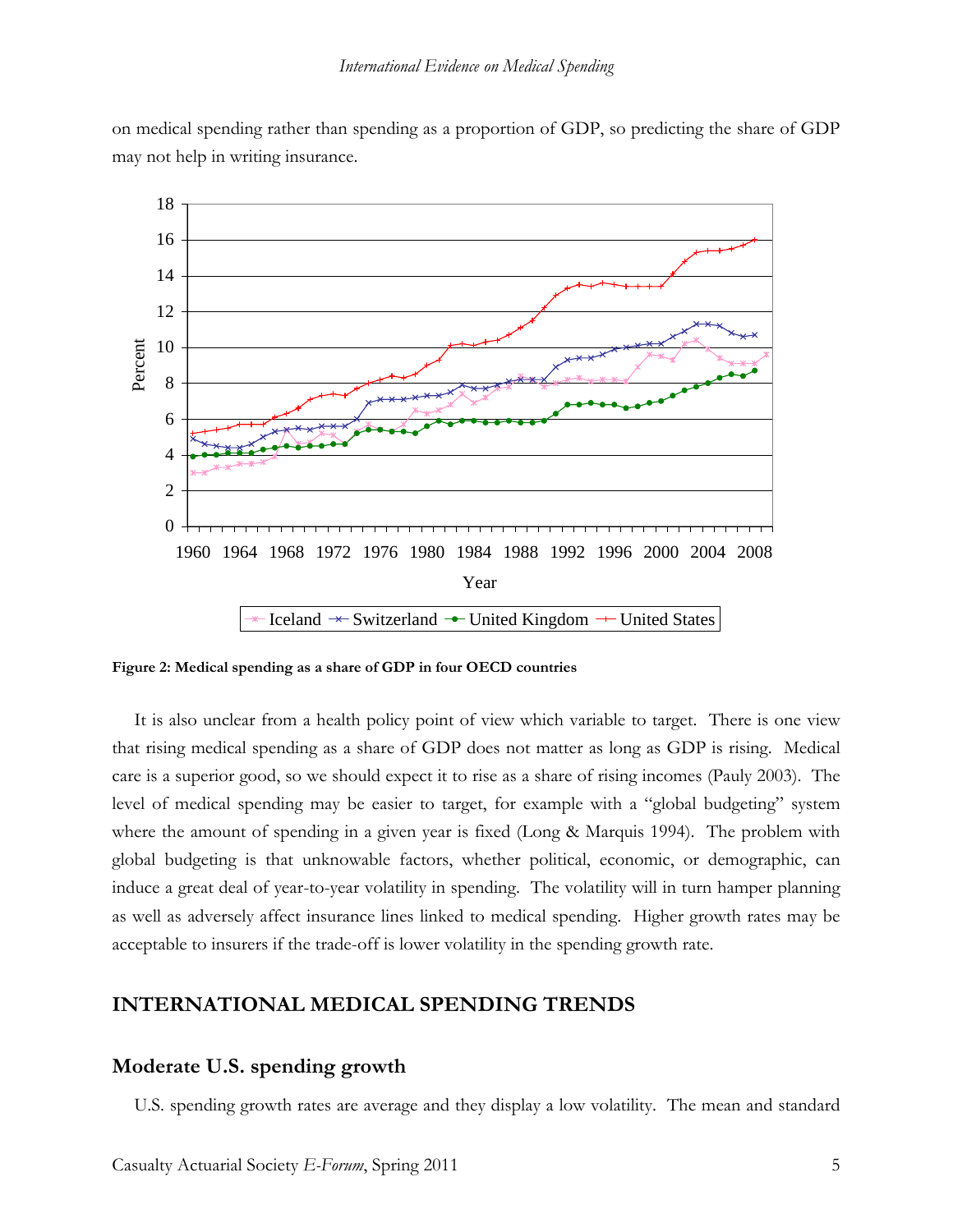deviation of U.S. spending are equal to or below the median over the 1961-2007 and the 1982-2007 periods. The skew and excess kurtosis of U.S. spending growth are below the median for the 1961- 2007 and the 1982-2007 periods. The mean and standard deviation of spending growth for the median country have been more moderate recently than over the entire 1961-2007 period. The skew and excess kurtosis of spending growth for the median country have been more moderate recently than over the entire 1961-2007 period, so medical spending growth has continued to display low volatility, at least up until the beginning of the Great Recession (see Figure 3).



**Figure 3: Summary statistics of spending growth** 

In Table 2, I summarize the mean, standard deviation, skewness, and excess kurtosis of spending growth rates on a continuous, logarithmic basis in all countries in my sample. The spending growth rates in the U.S. are within international norms. The U.S. rate of spending growth is low relative to other countries (tied for 8th overall with Austria and Canada), the standard deviation of the U.S. is the lowest of 11 countries, the skew is ranked 10th out of 11 countries (and lowest overall in absolute value terms), and the excess kurtosis is the lowest out of 11 countries. From an insurer's point of view, the relative risk associated with fluctuations in U.S. medical spending appears to be lower, especially given the relatively thin tails of the distribution.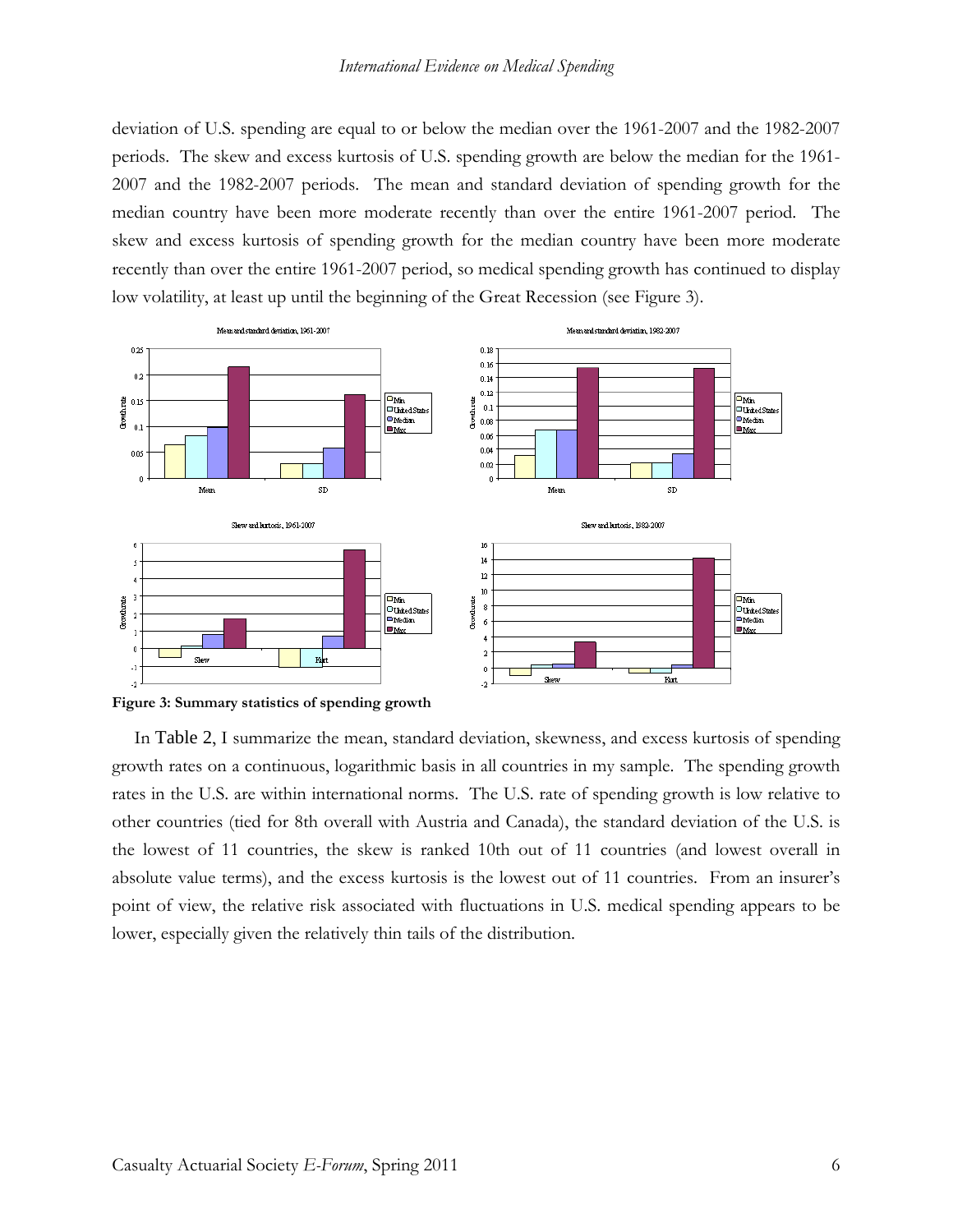| Country     | Mean | <b>SD</b> | <b>Skew</b> | <b>Excess Kurtosis</b> |
|-------------|------|-----------|-------------|------------------------|
| Austria     | 0.08 | 0.06      | 1.57        | 5.81                   |
| Canada      | 0.08 | 0.04      | 0.24        | 0.26                   |
| Finland     | 0.10 | 0.06      | $-0.45$     | 0.98                   |
| Iceland     | 0.21 | 0.16      | 0.74        | $-0.45$                |
| Ireland     | 0.12 | 0.07      | 0.93        | 0.81                   |
| apan        | 0.09 | 0.08      | 1.25        | 1.34                   |
| Norway      | 0.10 | 0.06      | 0.80        | 0.93                   |
| Spain       | 0.15 | 0.09      | 0.86        | 0.65                   |
| Switzerland | 0.06 | 0.04      | 0.88        | 0.18                   |
| U.K.        | 0.10 | 0.05      | 1.74        | 3.66                   |
| U.S.        | 0.08 | 0.03      | 0.10        | $-1.06$                |
| Min         | 0.06 | 0.03      | $-0.45$     | $-1.06$                |
| Max         | 0.21 | 0.16      | 1.74        | 5.81                   |

**Table 2: Summary statistics of medical spending growth (national currency unit basis)** 

I adjust spending for a U.S. dollar exchange weighted value to show how much of the U.S.'s low medical spending volatility could be driven by the reserve status of the U.S. dollar (Krugman 1984). The currency adjustment reduces the range of statistics, but not the U.S.'s ranks in spending growth and volatility. The U.S. continues to have the lowest standard deviation and excess kurtosis, as well as one of the lowest average annual rates of growth in spending when dollar adjusted.<sup>2</sup>

One concern I have is that blending public and private spending drives the apparent low variability in the U.S. data. For insurers, private spending is more important than the rate of change in public spending. Public spending can still be important, especially if it causes the changes in private spending. For policymakers, the rate of change in public spending is more important than private spending. Private spending can still be important to policymakers, especially if it leads to political pressure to change the system.

In every system I studied, public growth rates exceed private growth rates.<sup>3</sup> It also appears that public spending is driving a great deal of the volatility in overall spending, or at least that public spending is more variable on several measures. The standard deviation of spending is higher for private than public spending in six out of nine countries, whereas in the U.S. and Finland, it is lower and the statistics are equal for Iceland. The skew and excess kurtosis in public systems is higher in many countries despite public spending being much larger. For the U.S., every statistic is higher for the public portion of spending, suggesting that public spending may be driving much of the volatility in U.S. medical trend (see Table 3).

<sup>2</sup> Table available from the author on request.

<sup>&</sup>lt;sup>3</sup> Canada did not report public/private breakouts of spending until 1971, while Switzerland did not report public/private breakouts of spending until 1986, so I excluded both from the analysis.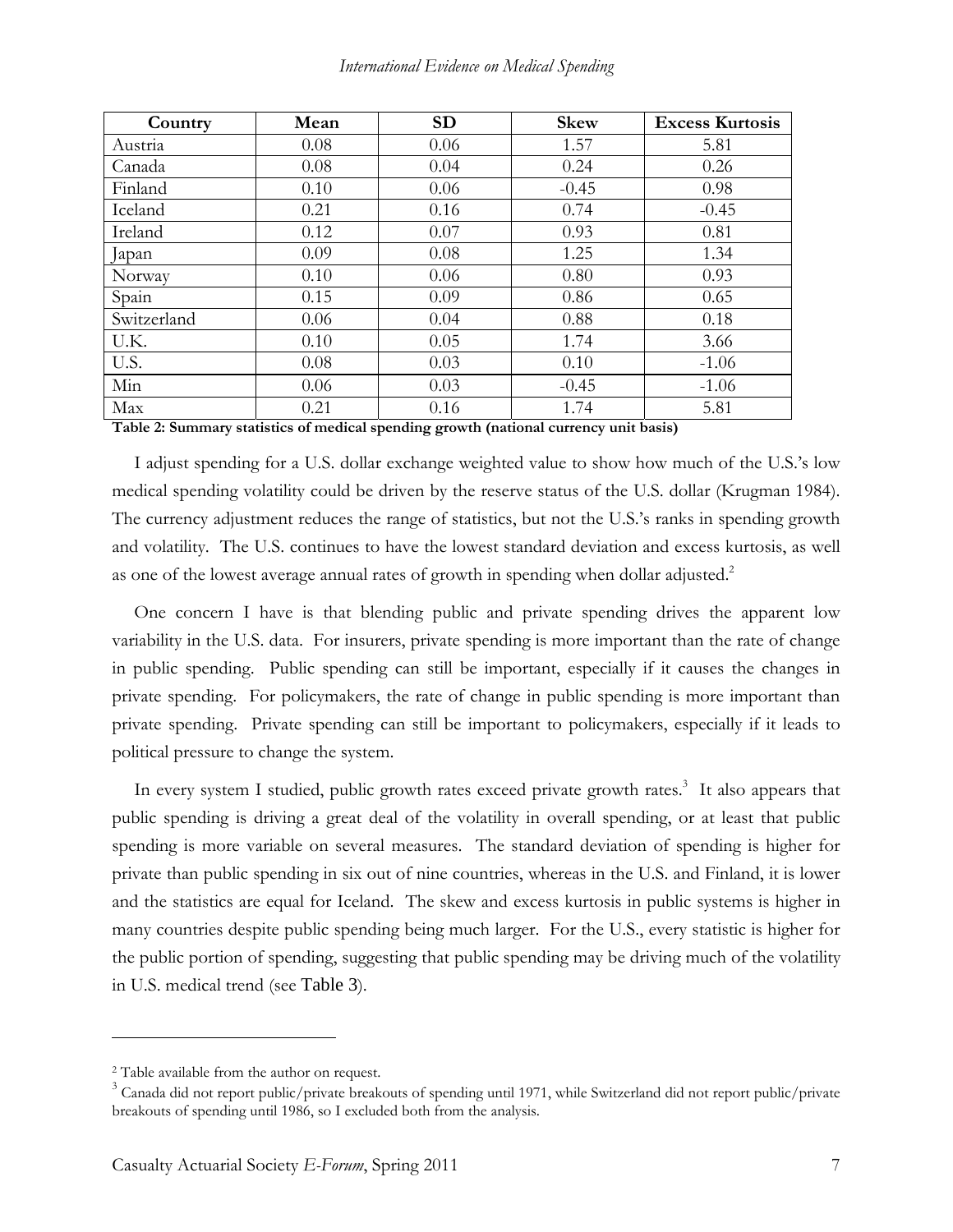|         |        | Mean    |        | <b>SD</b> |         | <b>Skew</b> |         | <b>Excess Kurtosis</b> |
|---------|--------|---------|--------|-----------|---------|-------------|---------|------------------------|
| Country | Public | Private | Public | Private   | Public  | Private     | Public  | Private                |
| Austria | 0.08   | 0.07    | 0.06   | 0.09      | 2.82    | $-1.26$     | 11.38   | 7.43                   |
| Finland | 0.11   | 0.09    | 0.08   | 0.06      | $-0.09$ | 0.74        | 1.55    | 0.48                   |
| Iceland | 0.22   | 0.20    | 0.17   | 0.17      | 0.59    | $-0.37$     | $-0.69$ | 2.51                   |
| Ireland | 0.12   | 0.12    | 0.07   | 0.14      | 0.51    | 1.03        | $-0.16$ | 6.11                   |
| lapan   | 0.09   | 0.07    | 0.08   | 0.14      | 1.12    | 0.90        | 0.84    | 3.19                   |
| Norway  | 0.11   | 0.10    | 0.06   | 0.34      | 0.70    | 2.94        | 0.38    | 12.28                  |
| Spain   | 0.15   | 0.13    | 0.13   | 0.15      | 1.91    | 0.98        | 5.89    | 3.44                   |
| U.K.    | 0.10   | 0.10    | 0.06   | 0.08      | 1.41    | 0.39        | 3.44    | $-0.62$                |
| U.S.    | 0.10   | 0.07    | 0.06   | 0.03      | 2.64    | $-0.05$     | 9.41    | $-0.67$                |
| Min     | 0.08   | 0.07    | 0.06   | 0.03      | $-0.09$ | $-1.26$     | $-0.69$ | $-0.67$                |
| Max     | 0.22   | 0.20    | 0.17   | 0.34      | 2.82    | 2.94        | 11.38   | 12.28                  |

**Table 3: Summary statistics of public and private medical spending growth (national currency unit basis)** 

It is also possible that medical spending volatility is merely a reflection of general volatility in the macroeconomy. One way to look at aggregate economic fluctuations is nominal GDP growth. The U.S. is one of the lowest volatility countries, with a mean growth rate on the lower end and the lowest standard deviation of growth rate. In addition, the skewness is low and the excess kurtosis is strongly negative, surpassed only by Japan. The U.S. could be a low volatility country, in which case there is no additional lesson for reducing the volatility in medical spending through health policy (see Table 4).

| Country     | Mean                                          | <b>SD</b> | <b>Skew</b>    | <b>Excess Kurtosis</b> |
|-------------|-----------------------------------------------|-----------|----------------|------------------------|
| Austria     | 0.06                                          | 0.03      | 0.40           | 0.40                   |
| Canada      | 0.08                                          | 0.04      | 0.58           | 0.23                   |
| Finland     | 0.08                                          | 0.06      | $-0.34$        | 1.23                   |
| Iceland     | 0.20                                          | 0.14      | 0.65           | $-0.48$                |
| Ireland     | 0.11                                          | 0.06      | $-0.71$        | 2.55                   |
| Japan       | 0.07                                          | 0.06      | 0.33           | $-1.04$                |
| Norway      | 0.08                                          | 0.04      | $-0.59$        | 1.43                   |
| Spain       | 0.11                                          | 0.05      | $-0.06$        | 0.73                   |
| Switzerland | 0.05                                          | 0.04      | 0.64           | $-0.12$                |
| U.K.        | 0.08                                          | 0.04      | 0.93           | 2.47                   |
| U.S.        | 0.07                                          | 0.02      | 0.40           | $-0.53$                |
| Min         | 0.05                                          | 0.02      | $-0.71$        | $-1.04$                |
| Max<br>.    | 0.20<br>$\sim$ $\sim$ $\sim$<br>$\sim$ $\sim$ | 0.14      | 0.93<br>$\sim$ | 2.55                   |

**Table 4: Summary statistics of nominal GDP growth (national currency unit basis)** 

Another explanation for the volatility in spending could be demography. Unlike fiscal statistics, demography changes too slowly to explain the volatility in spending growth (White 2007). Most countries have had a slowly aging population as measured by the percent of population above age 65. Japan is the most rapidly aging country. All countries have a small standard deviation of rate of aging. The skews vary much more widely between countries, with the U.S. and Canadian skews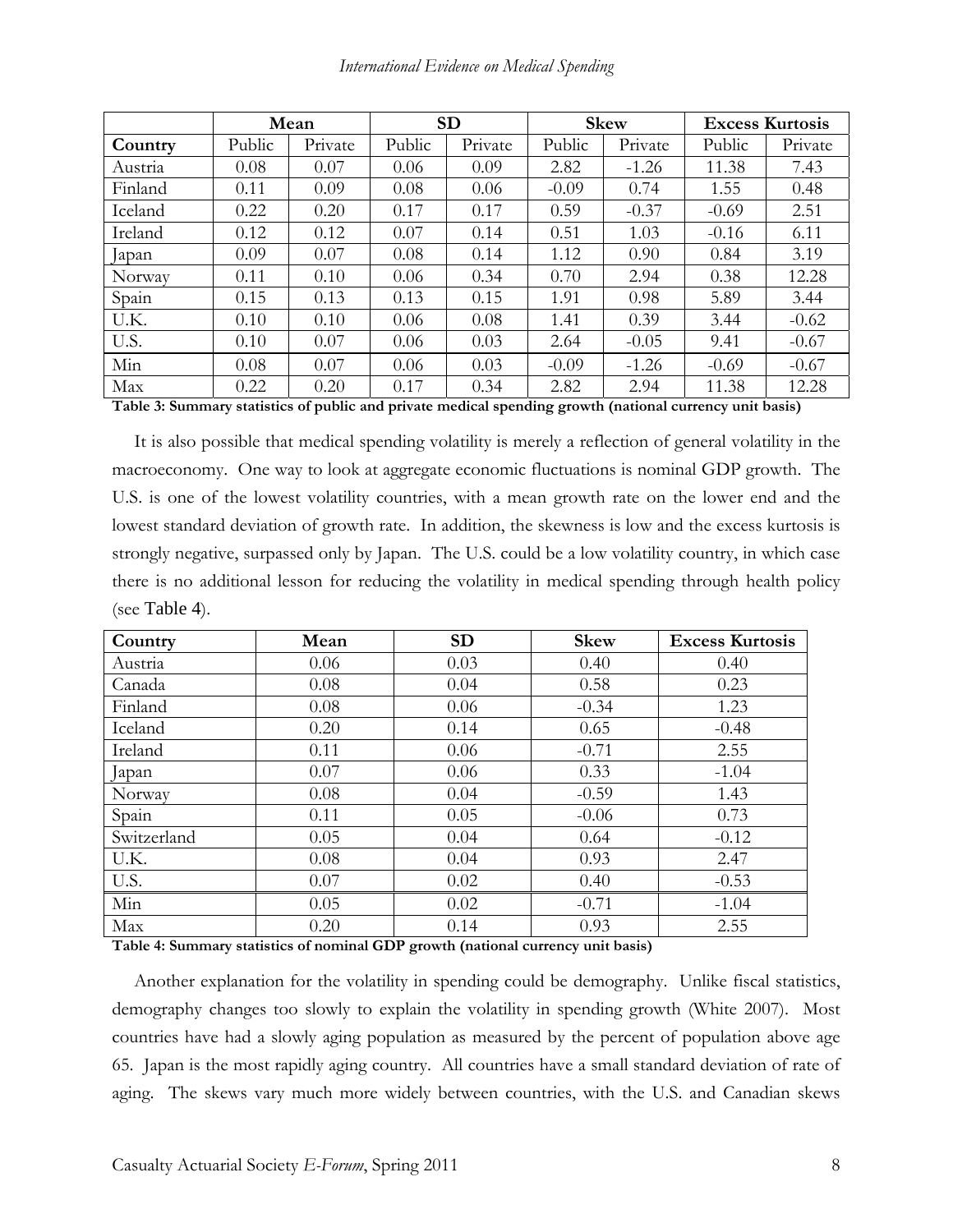closest to zero. There are also high excess kurtoses for a few countries, especially Ireland, reflecting the fact that most years of data contain zero change for the 65 and older population, with a few years of positive (or negative) growth. Measured by excess kurtosis, the U.S. is again a low volatility country from the perspective of aging (see Table 5).

| Country     | Mean | <b>SD</b> | <b>Skew</b> | <b>Excess Kurtosis</b> |
|-------------|------|-----------|-------------|------------------------|
| Austria     | 0.01 | 0.01      | $-0.77$     | 2.18                   |
| Canada      | 0.01 | 0.01      | $-0.09$     | $-0.48$                |
| Finland     | 0.02 | 0.01      | 0.62        | 0.52                   |
| Iceland     | 0.01 | 0.01      | $-0.26$     | 0.32                   |
| Ireland     | 0.00 | 0.01      | 3.44        | 17.80                  |
| Japan       | 0.03 | 0.01      | $-0.29$     | $-0.56$                |
| Norway      | 0.01 | 0.01      | $-0.37$     | $-1.27$                |
| Spain       | 0.02 | 0.01      | $-0.70$     | $-0.19$                |
| Switzerland | 0.01 | 0.01      | 1.50        | 4.37                   |
| U.K.        | 0.01 | 0.01      | $-1.33$     | 4.54                   |
| U.S.        | 0.01 | 0.01      | $-0.13$     | $-0.32$                |
| Min         | 0.00 | 0.01      | $-1.33$     | $-1.27$                |
| Max         | 0.03 | 0.01      | 3.44        | 17.80                  |

**Table 5: Summary statistics of growth in population 65 and over** 

## **Modeling spending growth over time**

Medical spending growth is hard to predict year-to-year using simple linear regression. For example, the  $R<sup>2</sup>$  on a regression of current year spending growth on prior spending growth is only 50%.<sup>4</sup> Regressions using data for a more recent period show less predictability, with an  $R^2$  below 40%.

It is also unclear how far back we should be looking in trying to model medical spending growth. There are so few data points at our disposal, so it seems that more data is better. On the other hand, the U.S. healthcare system today is vastly different from the healthcare system of 50 years ago, so it is not clear whether we should use older data at all. Time series econometrics can help, but ultimately the decision of which data and model to use is a judgment call.

One problem with the time horizon I chose is the possibility that the time series of medical spending, or even medical spending growth, is nonstationary. Even accounting for a linear time trend, it would be difficult to believe that the average medical spending, and trends in spending, would not change over time because healthcare has changed so radically in all countries. In the U.S., the last 50 years have coincided with major medical innovation, the rise of private health insurance, the rise of public health insurance, and major demographic changes (Folland, Goodman, & Stano

<sup>4</sup> Calculated using U.S. data over the past 50 years.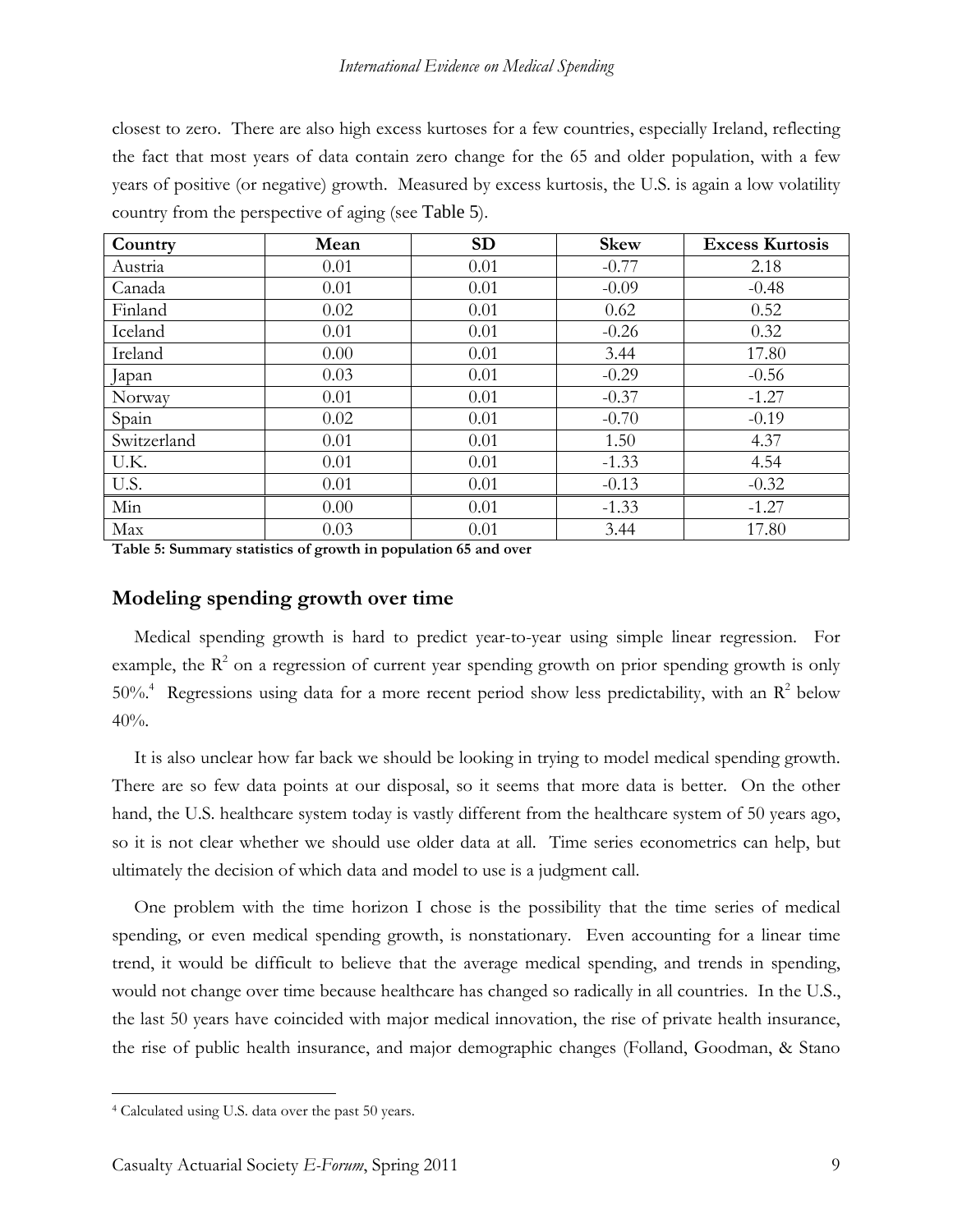2010). Similar developments have occurred in other developed countries, some of which have also experienced other major macroeconomic disruptions that may have affected medical spending.<sup>5</sup>

I test the stationarity of spending  $\hat{S}$ , spending growth  $\hat{\tau}$ , and one difference in spending growth  $\Delta \hat{\tau} = \hat{\tau}_t - \hat{\tau}_{t-1}$ . By inspection, it seems that no country has had a stationary time series in spending over the past 50 years (see Figure 1; other countries available by request). The plot of spending growth rates is tighter, although there are some outlier countries such as Iceland (see Figure 4). The plot of once differenced spending growth appears stationary for all countries, although it is more volatile for Iceland and the U.K. than Switzerland and the U.S. This suggests that, even accounting for nonstationarity, some countries have higher volatility in medical spending than others (see Figure 5).



**Figure 4: Medical spending growth in four OECD countries**

<sup>&</sup>lt;sup>5</sup> A consideration of financial crises is beyond the scope of this paper, but one example would be the IMF bailout of the U.K. in the 1970s.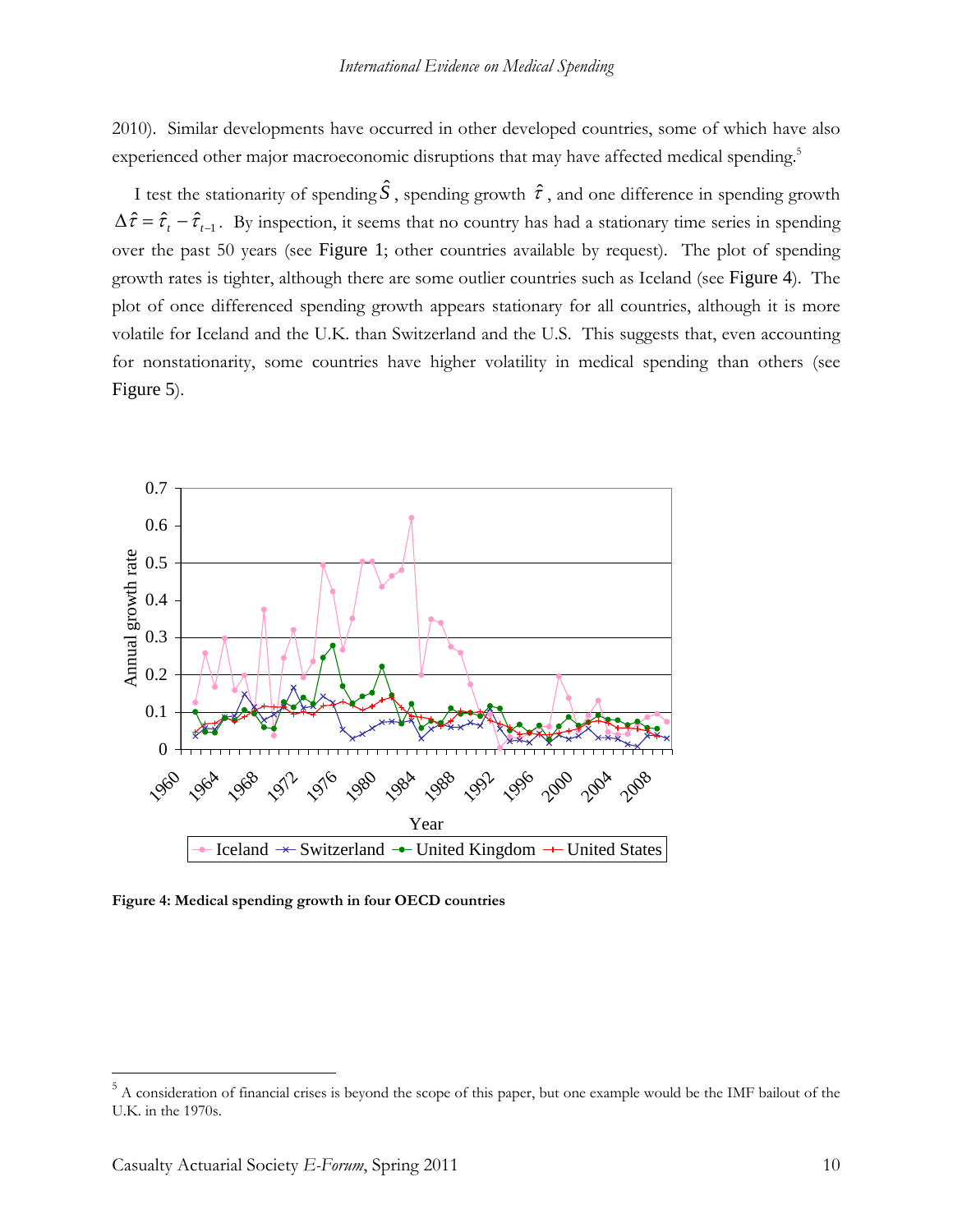

**Figure 5: Once differenced medical spending growth in four OECD countries** 

A Dickey-Fuller test for unit roots suggests that five of the countries have stationary spending growth rates, while the other six have a unit root in spending growth. Among those countries where I fail to reject the null of a unit root is the U.S (see Table 6). Therefore, the observed high correlation between last year and current year spending growth may be an artifact of the nonstationarity of the time series. Japan is the only country with a stationary spending growth time series and high autoregressive element in spending growth. Japan gets close to the ideal of a country where past data is useful for forecasting future spending growth, and the correlation year-to-year is high.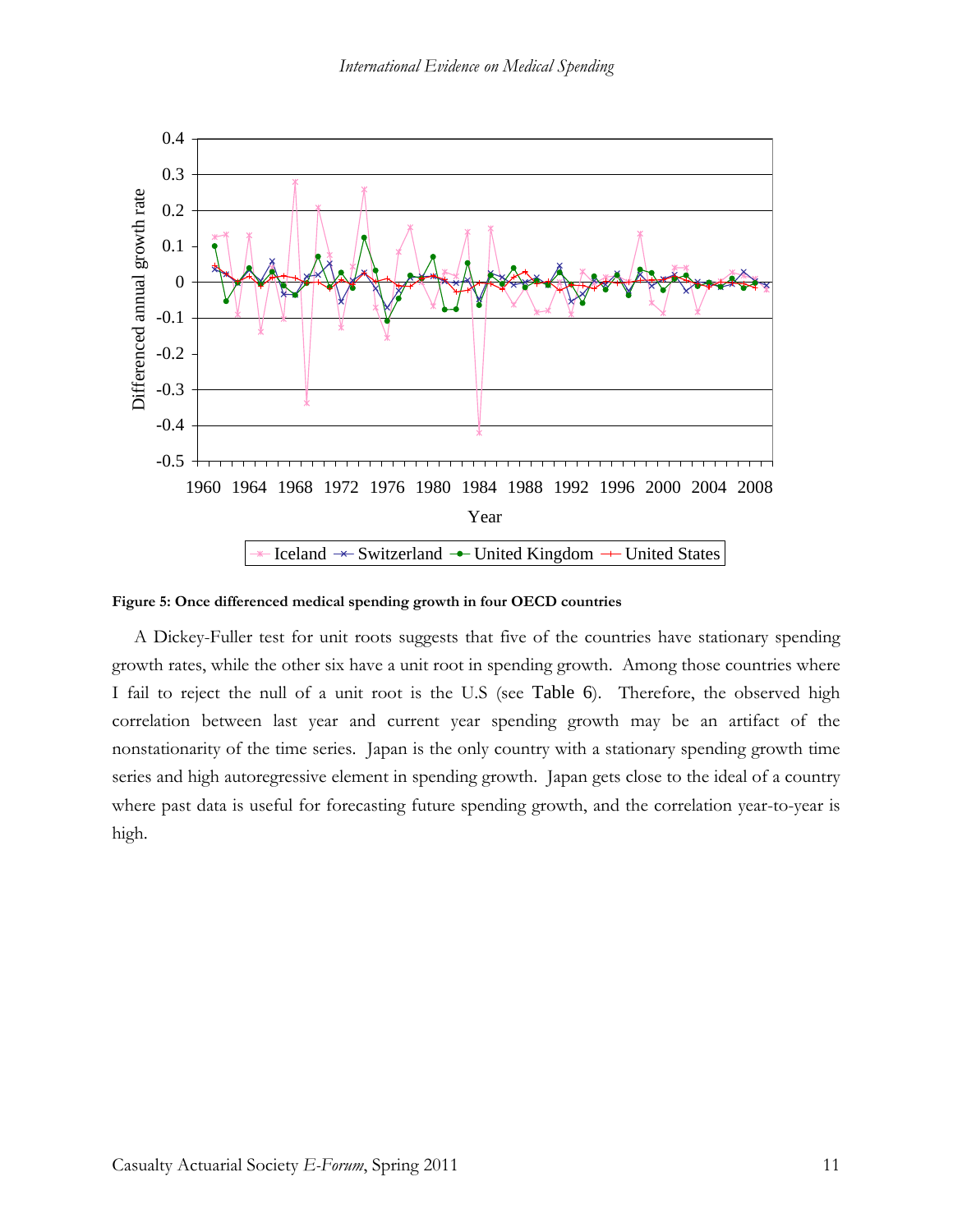| Country     | Spending | Spending growth | $\Delta$ Spending growth |
|-------------|----------|-----------------|--------------------------|
| Austria     | 1.00     | < 0.01          | < 0.01                   |
| Canada      | 1.00     | 0.30            | < 0.01                   |
| Finland     | 1.00     | 0.21            | < 0.01                   |
| Iceland     | 1.00     | 0.05            | < 0.01                   |
| Ireland     | 1.00     | < 0.01          | < 0.01                   |
| Japan       | 0.98     | < 0.01          | < 0.01                   |
| Norway      | 1.00     | < 0.01          | < 0.01                   |
| Spain       | 1.00     | < 0.01          | < 0.01                   |
| Switzerland | 1.00     | 0.10            | < 0.01                   |
| U.K.        | 1.00     | 0.04            | < 0.01                   |
| U.S.        | 1.00     | 0.57            | < 0.01                   |

**Table 6: Dickey-Fuller test for unit root** 

Summary statistics for medical spending point to overall low relative volatility in the U.S. Summary statistics do not account for structural breaks, macroeconomic changes in other variables, demography, and the organization and financing of healthcare. The next step is to account for these changes within the framework of a time series regression. I decided to fit an autoregressive (AR) model because of the high degree of persistence in U.S. spending growth year-on-year. I chose an AR(1) model because of the small amount of data I have.

The main problem with fitting an AR(1) model to all the countries' data is the nonstationarity I observed. The time series for the level of spending in every country likely has a unit root. The graphs of spending for almost every country contain at least two trend lines if not more; to the extent that they do not, it is because the scaling of the graph obscures so much of the variation. The AR(1) parameter will be close to 1 not because spending is highly autoregressive and predictable but because the time series is nonstationary. Nonstationarity biases upward the statistical tests for the strength of correlations over time, such as t-tests. The result is that not only is the time series for spending misestimated, but any explanatory variables added to the AR(1) models are likely to show power to explain the growth in spending whether or not the relationship truly exists (Ferson, Sarkissian, & Simin 2003).

One way to deal with the problem of nonstationarity is through differencing. I fit the medical spending growth series directly for Austria, Ireland, Japan, Norway, and Spain, and I fit the once differenced spending growth rate for Canada, Finland, Iceland, Switzerland, the U.K., and the U.S.<sup>6</sup> The AR(1) parameter is 0.42 for Austria, 0.56 for Ireland, 0.72 for Japan, 0.30 for Norway, and 0.47 for Spain. In addition to the relatively low AR(1) coefficient, the p-value for Norway is 0.05, leading me to the conclusion that the summary statistics may be as good as, or better than, the  $AR(1)$  model when forecasting the growth rate in medical spending in Norway. More complicated time series

<sup>6</sup> Full AR(1) results are available upon request.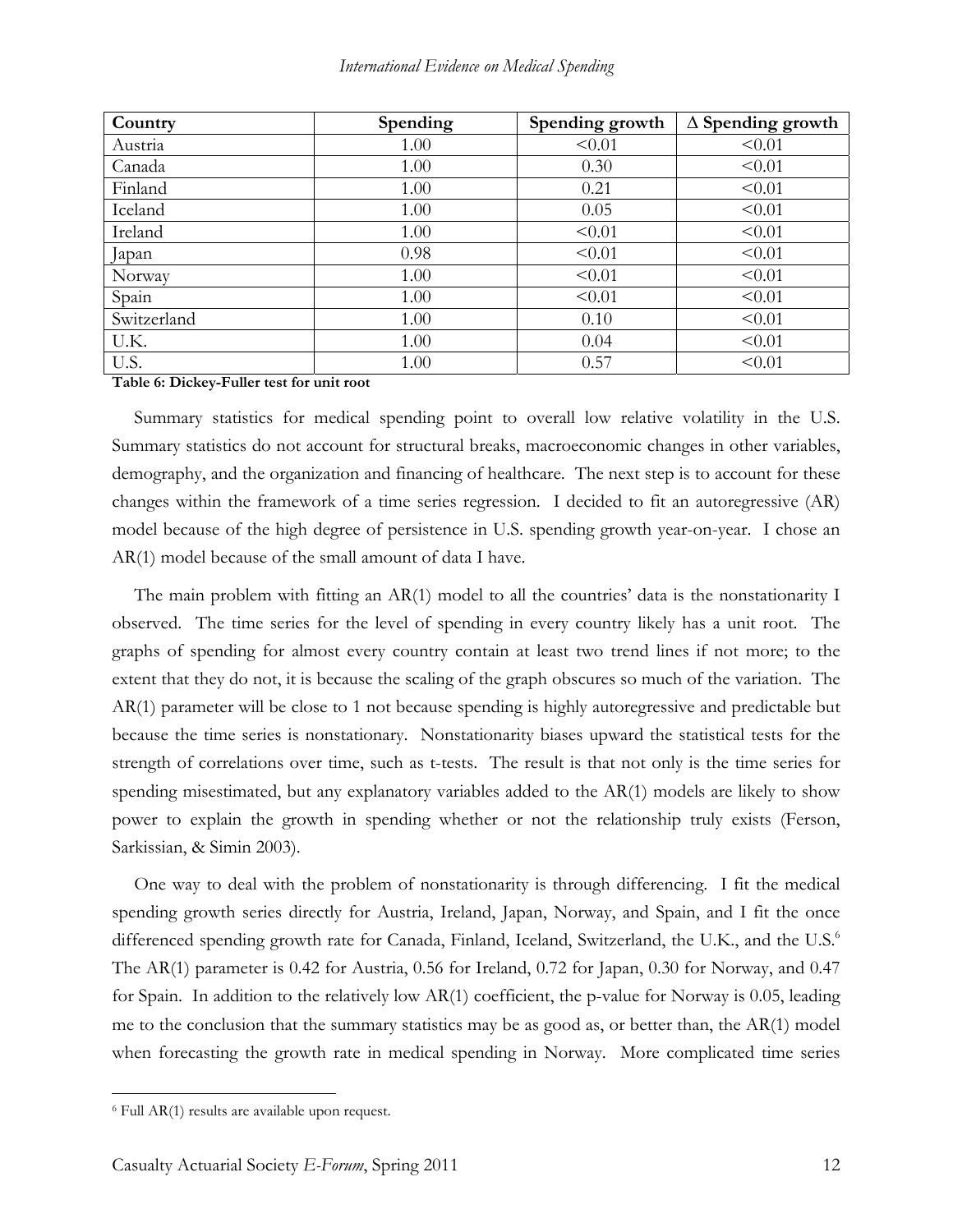models are not appropriate in all cases.

Of all these countries, Japan is the one where forecasts of future growth using current and prior growth rates are the most informative. Planning for future medical spending budgets, and writing insurance based on medical claims, could be easier in Japan than in Austria, Ireland, Norway, and Spain, where future spending growth rates are less persistent.

The AR(1) results for spending growth and differenced spending growth series for countries with a unit root in spending growth show the importance of using the correct time series model. The AR(1) parameter for a regression of spending growth is 0.82 for Canada, 0.79 for Finland, 0.69 for Iceland, 0.74 for Switzerland, 0.66 for the U.K., and 0.91 for the U.S. The AR(1) parameter for once differenced medical spending growth is 0.14 for Canada, 0.14 for Finland, -0.48 for Iceland, -0.13 for Switzerland, -0.15 for the U.K., and 0.17 for the U.S. The p-value is high for Canada, Finland, Switzerland, and the U.K. so the AR(1) model may be inferior to simple summary statistics. The coefficient is negative for Iceland, Switzerland, and the U.K., so the time series of interest (medical spending growth) may return to a given level over time. The U.S. coefficient is small but significant, so the model is valid but may not help with long-term spending growth forecasts.

## **IMPLICATIONS FOR LONG-TAILED MEDICAL INSURANCE**

## **Examples of long-tailed lines with medical exposure**

Guaranteed renewable health insurance is one long-tailed insurance line specifically based on the risk of medical spending growth. Guaranteed renewable insurance includes a given medical trend factor for the life of the policy. Forecast errors that lead to higher than expected medical spending must come out of reserves, and can expose an insurer to ruin if reserves are not high enough. The guarantee of class average underwriting can be for 10 years or more at the time that the insurer forms the pool of insured lives, so a single year of forecast error can be very costly if it occurs in the early years of the contract (Lieberthal ND).

Workers compensation is a long-tailed line of property and casualty insurance that is exposed to the risk of medical spending growth. In the case of workers compensation insurance, the insurer must pay for the medical care arising from on-the-job injuries, potentially for a long period. As the standard of care changes, and becomes more expensive, the workers compensation insurer may have to provide benefits that meet the current standard of medical care, even if it is much better, and much more expensive, than care that was available at the time the policy was written, an effect called "social inflation" (Feldblum 1993).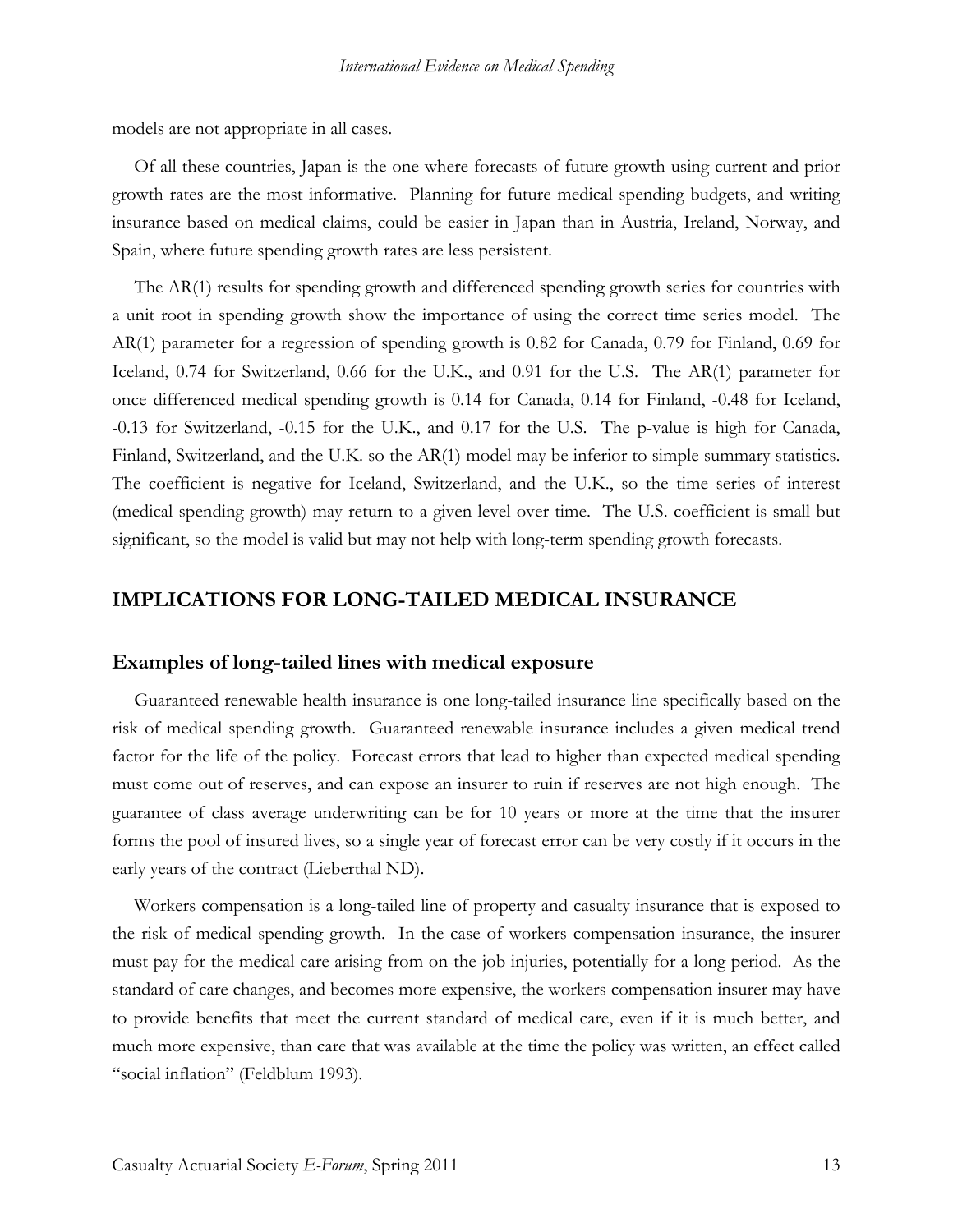Medical spending growth can have an even greater effect on excess casualty reinsurance. The reason is the "leveraged effect of limits on severity trend" (Werner and Modlin 2010, pp.117-118). Leverage comes from the fact that, for claims below the limit, the trend on excess claims is unobserved. When losses are high enough to trigger excess claims, losses jump from zero to a positive number, and the trend is undefined. Then, excess trend can either be above trend on total losses, or dampened below the trend on total losses, depending on what portion of the risk the reinsurer takes and whether there is an upper limit to the exposure (Keatinge 1989).

### **Example of a 10-year tail of claims**

Take as an example an insurer who receives \$12,000 in premiums up front for an insurance liability that is worth \$10,005 in present value terms. The insurer expects to pay out the liability over 10 years (see Table 7). The insurer expects to pay out \$863 at the end of year 1, rising an expected 7% per year on an annual compound basis in future years due to medical spending growth. The insurer calculated the expected claims in year 1 by observing that claims for a similar exposure were \$807 in the prior year, and then inflating prior experience by the 7% forecast trend. The insurer uses a 3% discount rate and expects to earn 3% on invested reserves. The gross loading factor is 20%, which is worth \$1,995 at time 0 and \$2,681 (10 years compounding at 3%) at the end of year 10. The \$2,681 is the final expected gross surplus before accounting for costs associated with the policy.

| 'A`            | (B)            |                   | (D)      | Έ       |
|----------------|----------------|-------------------|----------|---------|
| Year           | Nominal claims | Discounted claims | Reserves | Surplus |
| $\theta$       | $\theta$       | $\theta$          | 10005    | 1995    |
| 1              | 863            | 838               | 9442     | 2055    |
| $\overline{2}$ | 923            | 870               | 8802     | 2117    |
| 3              | 988            | 904               | 8078     | 2181    |
| $\overline{4}$ | 1057           | 939               | 7263     | 2246    |
| 5              | 1131           | 976               | 6350     | 2313    |
| 6              | 1210           | 1013              | 5331     | 2382    |
| 7              | 1295           | 1053              | 4196     | 2453    |
| 8              | 1386           | 1094              | 2936     | 2527    |
| 9              | 1483           | 1137              | 1541     | 2603    |
| 10             | 1587           | 1181              | $\Omega$ | 2681    |
| Totals         | 11923          | 10005             |          |         |

**Table 7: Base case insurance** 

Next, I assume that the insurer forecast year 1 incorrectly but the forecast claims in dollar terms for every other year remains the same. The trend for year 1 is 9%, which is 7% average U.S. trend plus 2%, one standard deviation of U.S. trend in the summary statistics. Instead of \$863, the claims for year 1 are now \$880, \$17 higher. The claims for year 2 are still \$923, and the claims for every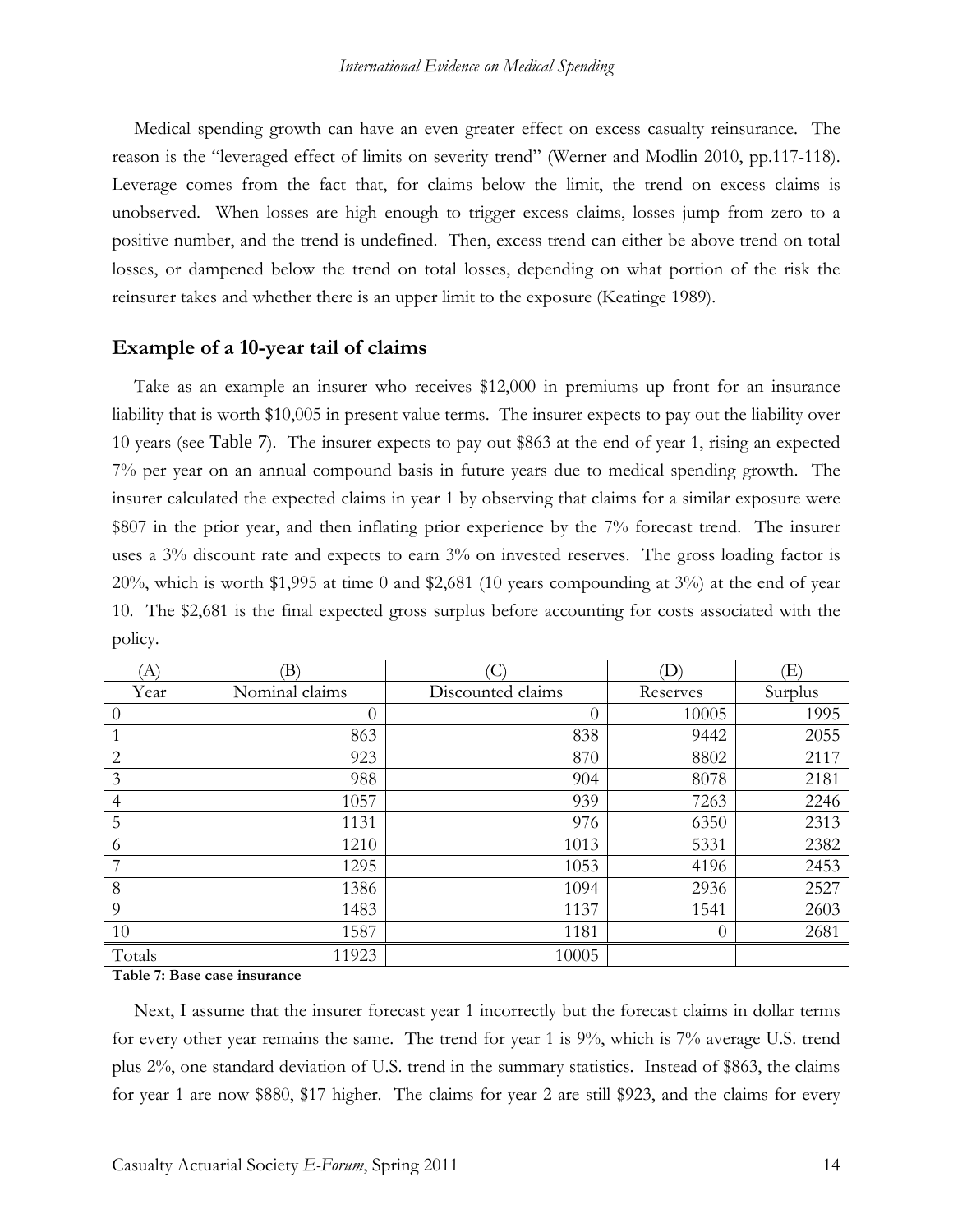other year after year 2 do not change (see Table 8).

In this case, the trend rates year-by-year are 9% in year 1, 5% in year 2, and then 7% thereafter. The trend is mean-reverting, and the only loss is because of the single year's higher payment and absence of investment returns on the deviation from year 1 experience. The adverse experience hardly makes a dent in the final gross surplus of the contract, which is \$2,659, only \$22 less than originally expected. The equivalent is the \$17 deviation from expectations compounded nine years at 3%, which is \$22. If the insurer had known ahead of time what the future would be, it would see that at the beginning of the contract the gross load was \$1,979 rather than \$1,995.

| 'A)            | $\left( \mathrm{B}\right)$ |                   | $\left(\mathrm{D}\right)$ | Έ       |
|----------------|----------------------------|-------------------|---------------------------|---------|
| Year           | Nominal claims             | Discounted claims | Reserves                  | Surplus |
| 0              | $\theta$                   | $\theta$          | 10021                     | 1979    |
|                | 880                        | 854               | 9442                      | 2038    |
| $\overline{2}$ | 923                        | 870               | 8802                      | 2099    |
| 3              | 988                        | 904               | 8078                      | 2162    |
| 4              | 1057                       | 939               | 7263                      | 2227    |
| 5              | 1131                       | 976               | 6350                      | 2294    |
| 6              | 1210                       | 1013              | 5331                      | 2363    |
|                | 1295                       | 1053              | 4196                      | 2434    |
| 8              | 1386                       | 1094              | 2936                      | 2507    |
| 9              | 1483                       | 1137              | 1541                      | 2582    |
| 10             | 1587                       | 1181              | $\theta$                  | 2659    |
| Totals         | 11940                      | 10021             |                           |         |

**Table 8: One bad year of 9% trend followed by base case claims thereafter** 

Next, I assume that changes in the level of spending are permanent. The year-by-year rates of medical trend are 9% in year 1, and then 7% in year 2 and thereafter. At the end of year 10, the gross surplus is only \$2,400, which means that had the insurer known the future at time 0, it would have seen that the gross load was only 17% rather than 20%, and that a single-year deviation from experience knocked three percentage points off the anticipated loading factor. The true gross surplus at the beginning of the contract is \$1,785 rather than \$1,995 (see Table 9).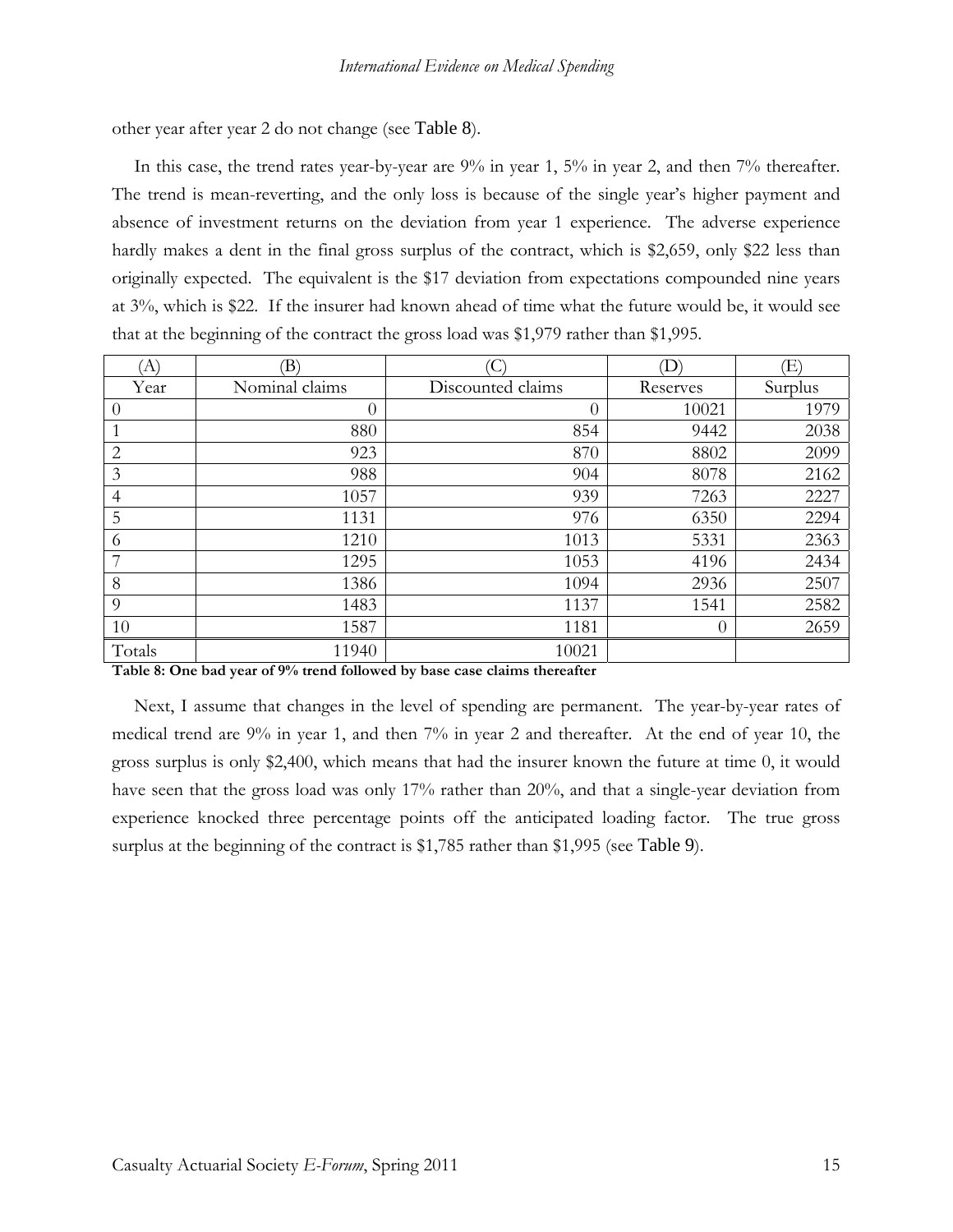| $\langle \mathrm{A} \rangle$ | (B)            |                   | (D)      | Œ)      |
|------------------------------|----------------|-------------------|----------|---------|
| Year                         | Nominal claims | Discounted claims | Reserves | Surplus |
| $\theta$                     | $\theta$       | $\theta$          | 10215    | 1785    |
|                              | 880            | 854               | 9641     | 1839    |
| $\overline{2}$               | 942            | 888               | 8988     | 1894    |
| 3                            | 1008           | 922               | 8250     | 1951    |
| 4                            | 1079           | 959               | 7419     | 2010    |
| 5                            | 1155           | 996               | 6487     | 2070    |
| 6                            | 1236           | 1035              | 5446     | 2132    |
| 7                            | 1323           | 1076              | 4286     | 2196    |
| 8                            | 1416           | 1118              | 2999     | 2262    |
| -9                           | 1515           | 1161              | 1574     | 2330    |
| 10                           | 1621           | 1206              | $\theta$ | 2400    |
| Totals                       | 12175          | 10215             |          |         |

**Table 9: One bad year of 9% trend followed inflated by 7% trend thereafter** 

Finally, I assume that the spending growth rate is autoregressive, so that a single year's increase in spending growth rates leads to a permanent change in the level of spending growth. The year-byyear rates of medical trend are 9% in year 1, and then 7.5% in year 2 and thereafter. This could be because of an innovation that was very costly upfront and leads to continuing increases in costs that are above expectations.

At the end of year 10, the gross surplus is only \$2,101, which means that had the insurer known the future at time 0, it would have seen that the gross load was only 15% rather than 20%. A singleyear deviation from experience knocked five percentage points off the anticipated loading factor because the growth rate settles at a level that is 0.5 percentage points higher. The true gross surplus at the beginning of the contract is \$1,564 (see Table 10). The persistence of higher trend takes an additional three percentage points off the anticipated gross loading factor beyond the effect of the single-year claims mistake compounded over the life of the insurance policy. If the time 0 expected gross load, including the reserves and the costs of underwriting, marketing, and capital, had been less than 15%, the insurer might have defaulted on the contract.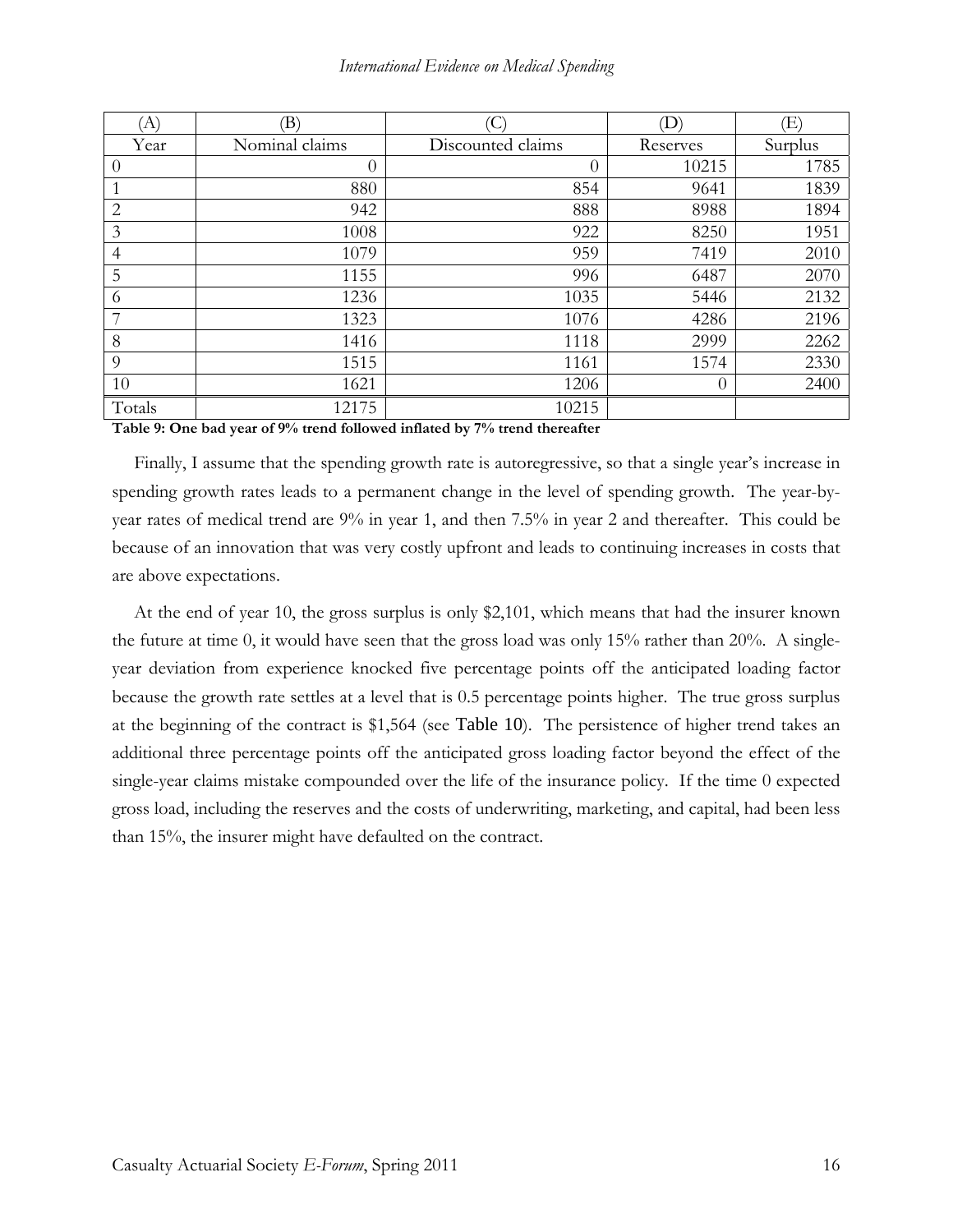| $\langle A \rangle$ | (B)            |                   | (D)      | Œ)      |
|---------------------|----------------|-------------------|----------|---------|
| Year                | Nominal claims | Discounted claims | Reserves | Surplus |
| $\theta$            | $\theta$       | $\theta$          | 10436    | 1564    |
|                     | 880            | 854               | 9869     | 1611    |
| $\overline{2}$      | 946            | 892               | 9219     | 1659    |
| 3                   | 1017           | 931               | 8479     | 1709    |
| 4                   | 1093           | 971               | 7640     | 1760    |
| 5                   | 1175           | 1014              | 6694     | 1813    |
| 6                   | 1263           | 1058              | 5632     | 1867    |
| 7                   | 1358           | 1104              | 4443     | 1923    |
| 8                   | 1460           | 1153              | 3116     | 1981    |
| 9                   | 1570           | 1203              | 1639     | 2040    |
| 10                  | 1688           | 1256              | $\theta$ | 2101    |
| Totals              | 12450          | 10436             |          |         |

**Table 10: One bad year of 9% trend followed by autoregressive spending growth of 7.5% trend thereafter** 

The forecast error problem is much worse if the insurer is writing excess reinsurance. Say that a reinsurer agrees to pay claims in excess of \$9,266. This translates into expected payments of \$2,657: \$1,070 in year 9 and \$1,587 in year 10. In present value terms, the reinsurer expects to pay out \$2,001, and the reinsurer accepts \$2,400 as the premium, which represents a 20% gross load.

Leverage comes in to the base case as year 10 nominal payments are 48% higher than year 9 payments. In the one bad year scenario, excess claims start in year 9, and are \$13 more than expected on a present value basis, and the gross load falls to 19%. Year 10 nominal payments are only 46% higher than year 9 payments because year 10 payments cannot exceed \$1,587 in year 10. In the one bad year followed by 7% trend example, excess claims start in year 9, and are \$192 more than expected on a present value basis. Leverage causes the gross load to fall to 9%. Year 10 nominal payments are only 26% higher than year 9 payments because year 10 payments cannot exceed \$1,621 in year 10.

The autoregressive trend example ends with a small deficit. In the autoregressive trend example, payments start in year 9 and are \$403 more than expected on a present value basis. Year 10 nominal payments are 13% higher than year 9 payments. The expected 20% gross load with a 7% trend at the beginning of the contract was only \$399, so the unexpected claims cause the contract to end with a 0% final gross load (\$3 deficit). I summarize the full insurance case and present summarized results for the reinsurance case in Table 11.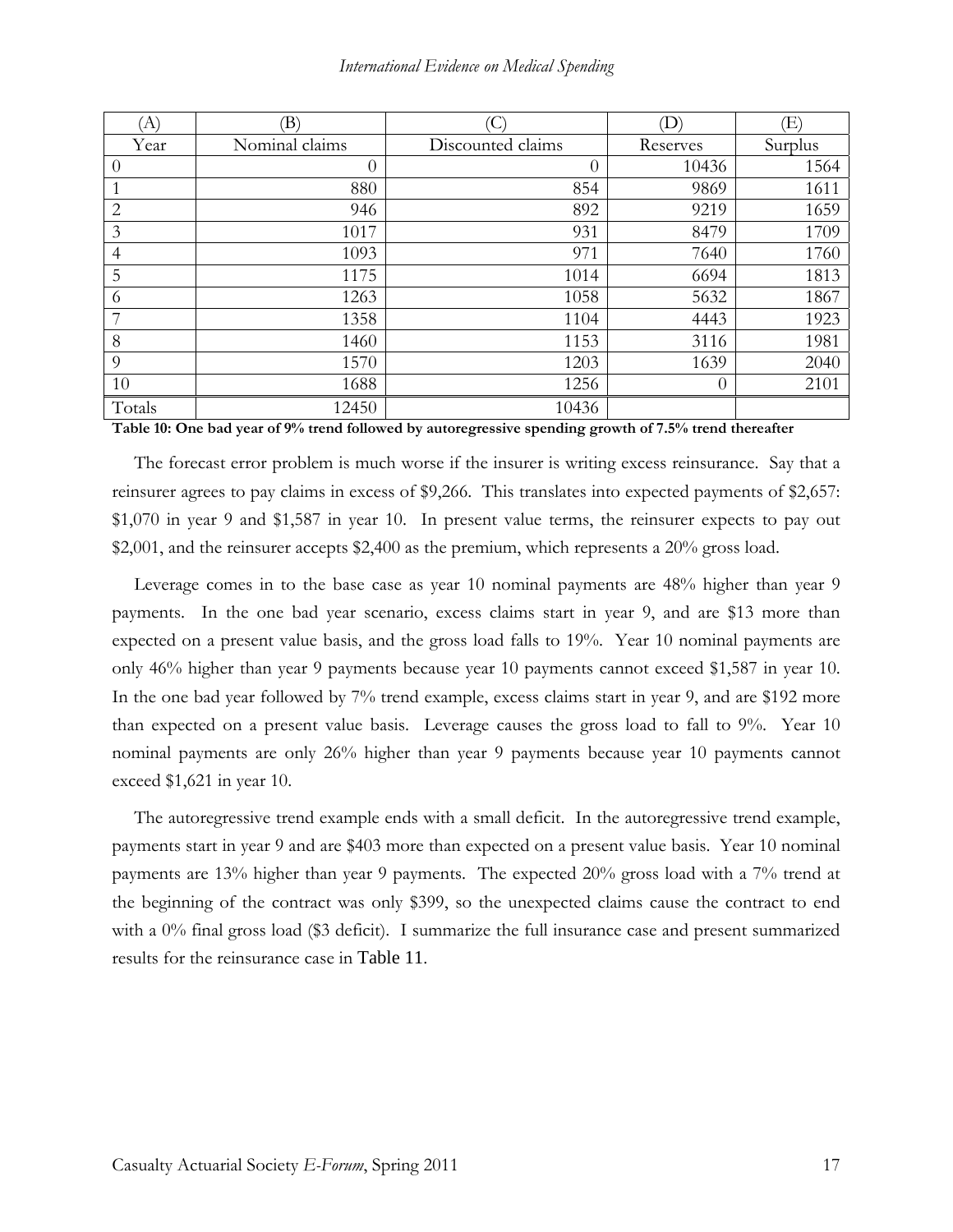|                                      |         | Total      | Final   | Time 0  | Time 0 |
|--------------------------------------|---------|------------|---------|---------|--------|
|                                      | Naive   | discounted | gross   | gross   | gross  |
| Scenario                             | premium | claims     | surplus | surplus | load   |
| Full insurance                       |         |            |         |         |        |
| Base case insurance                  | 12000   | 10005      | 2681    | 1995    | 20%    |
| One bad year of 9% trend followed    |         |            |         |         |        |
| by base case claims thereafter       | 12000   | 10021      | 2659    | 1979    | 20%    |
| One bad year of 9% trend followed    |         |            |         |         |        |
| inflated by 7% trend thereafter      | 12000   | 10215      | 2400    | 1785    | 17%    |
| One bad year of 9% trend followed    |         |            |         |         |        |
| by autoregressive spending growth of |         |            |         |         |        |
| 7.5% trend thereafter                | 12000   | 10436      | 2101    | 1564    | 15%    |
| 20% excess reinsurance               |         |            |         |         |        |
| Base case insurance                  | 2400    | 2001       | 536     | 399     | 20%    |
| One bad year of 9% trend followed    |         |            |         |         |        |
| by base case claims thereafter       | 2400    | 2014       | 519     | 386     | 19%    |
| One bad year of 9% trend followed    |         |            |         |         |        |
| inflated by 7% trend thereafter      | 2400    | 2193       | 278     | 207     | $9\%$  |
| One bad year of 9% trend followed    |         |            |         |         |        |
| by autoregressive spending growth of |         |            |         |         |        |
| 7.5% trend thereafter                | 2400    | 2403       | $-3$    | $-3$    | $0\%$  |

**Table 11: Summary of full insurance and 20% reinsurance cases** 

# **Solutions to forecast errors in medical spending**

Prediction markets have the potential to help insurance companies with long-tailed lines linked to medical spending. Currently, Intrade.com has contracts covering macroeconomic indicators including the unemployment rate, the U.S. federal budget deficit, and health reform indicators including such market prediction polls as "Individual mandate to be ruled unconstitutional by U.S. Supreme Court." There are three contracts on the individual mandate with different expiration dates: October 2011, December 2012, and December 2013 (Intrade.com 2011).

Prediction market contracts might be more appropriate for the less severe examples I have given of forecast errors. For a single year of adverse experience, the insurer could make a hedging bet each year and could factor the annual costs into the single premium through the reserve calculation. The main obstacles would be deciding how contract outcomes map onto forecast errors, and making sure that the prediction market is thick enough to allow for as much hedging as the insurer needs.

Dealing with the situation where spending is autoregressive would be much more difficult with prediction markets. The insurer would have to make a much larger bet on medical spending rising in the earlier rather than the later years of the contract in order to deal with compound investment losses. Dealing with the situation where spending growth is autoregressive is even more difficult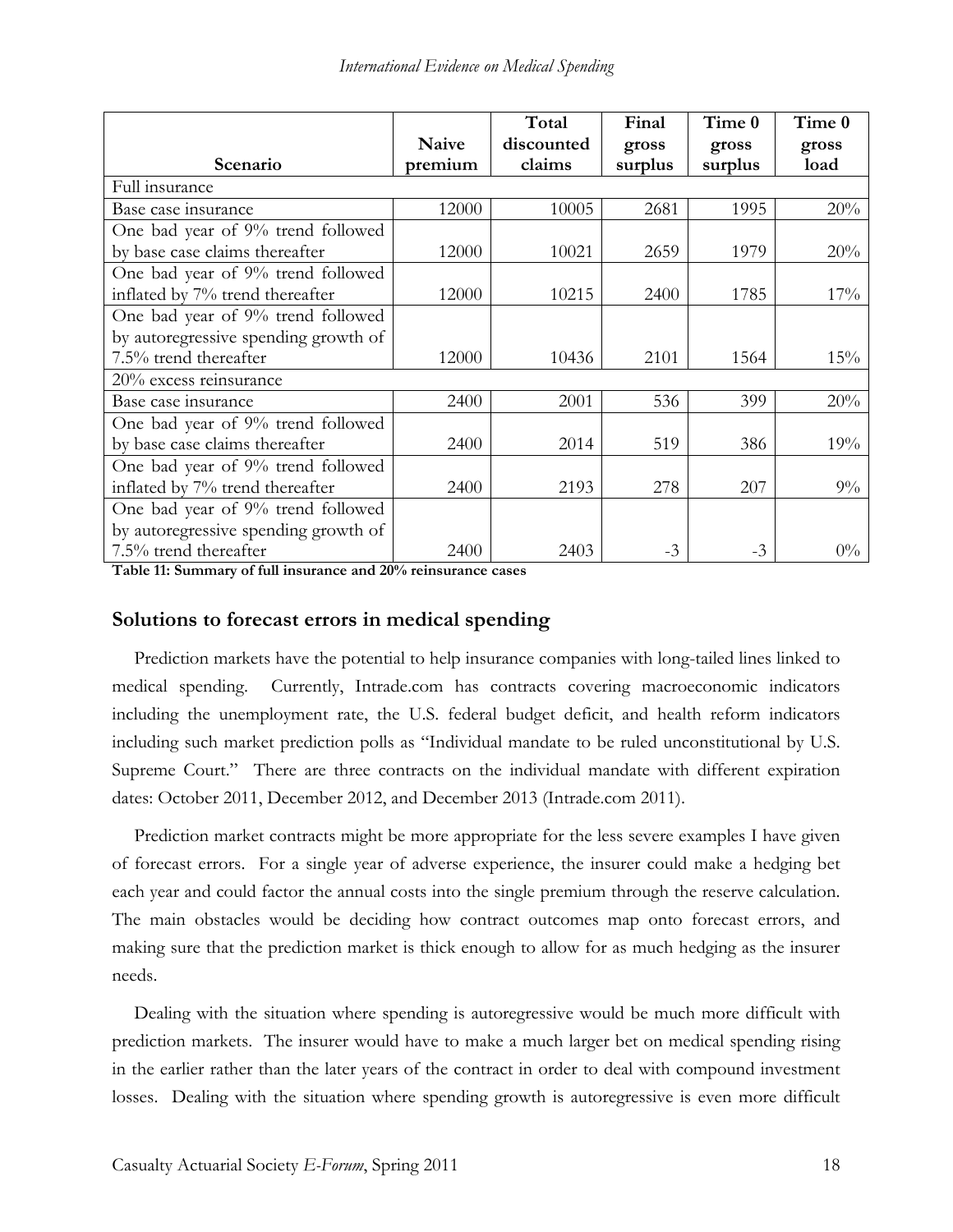using short-term prediction contracts. It would take an extreme amount of financial engineering to figure out how to use the single year bets to hedge multiple years of higher trend.

Asset markets could be a more appropriate way to handle the trend risk. Financial products that would be helpful include insurance-indexed futures and macro markets based on trading national income shares (Cox & Schwebach 1992; Shiller 1993). Indexed futures on health insurance would give any insurer with an exposure to rising medical claims the kind of hedge that they need. Unfortunately, health insurance futures have foundered along with most private futures markets for macroeconomic variables. Macro markets have also not succeeded widely yet,<sup>7</sup> but given the need for improved forecasting, there is reason to try again. It may be that the failure of markets to insure macroeconomic risks is due to market failure.

Inflation hedging and forecasting took a major leap forward in many countries after the introduction of inflation-indexed bonds called TIPS (Treasury Inflation-Protected Securities) in the U.S. (Chen & Terrien 2001). One proposal is for the government to reduce the basis risk between overall inflation and medical inflation by issuing TIPS indexed to specific portions of inflation, in this case medical care (Jennings 2006). Insurer's claims are generally linked to overall medical spending, not prices; insurers could not hedge increases in claims due to changes in the quantity with a TIPS bond. That said, TIPS give a market-based forecast of inflation that improves upon expert opinion alone, because markets can often aggregate information for forecasting better than individuals do.

If it is the case that only the government can backstop medical spending growth, it is not necessarily true that TIPS is the only or best way for the government to be involved. One possibility is that the government should focus on health policies and other interventions that would tame medical spending growth. The OECD data suggests that that effort has not been successful in the U.S. or other countries. The federal government could also provide reinsurance, say on health insurance claims for any individual that exceed \$36,000 in a year (Antos, King, Muse, Wildsmith, & Xanthopoulos 2004). The reinsurance policy would not help other non-health insurers with medical claims, and might actually harm them if government reinsurance fuels greater medical spending growth.

## **Acknowledging unsolved problems**

In 2009, negative GDP growth reduced the growth of medical spending to one of the lowest rates ever, but the percent of the economy devoted to medical care still grew (Martin, Lassman, Whittle, Catlin, & The National Health Expenditure Accounts Team 2011). In other words, even

<sup>&</sup>lt;sup>7</sup> The Case-Shiller indices for real estate are an exception.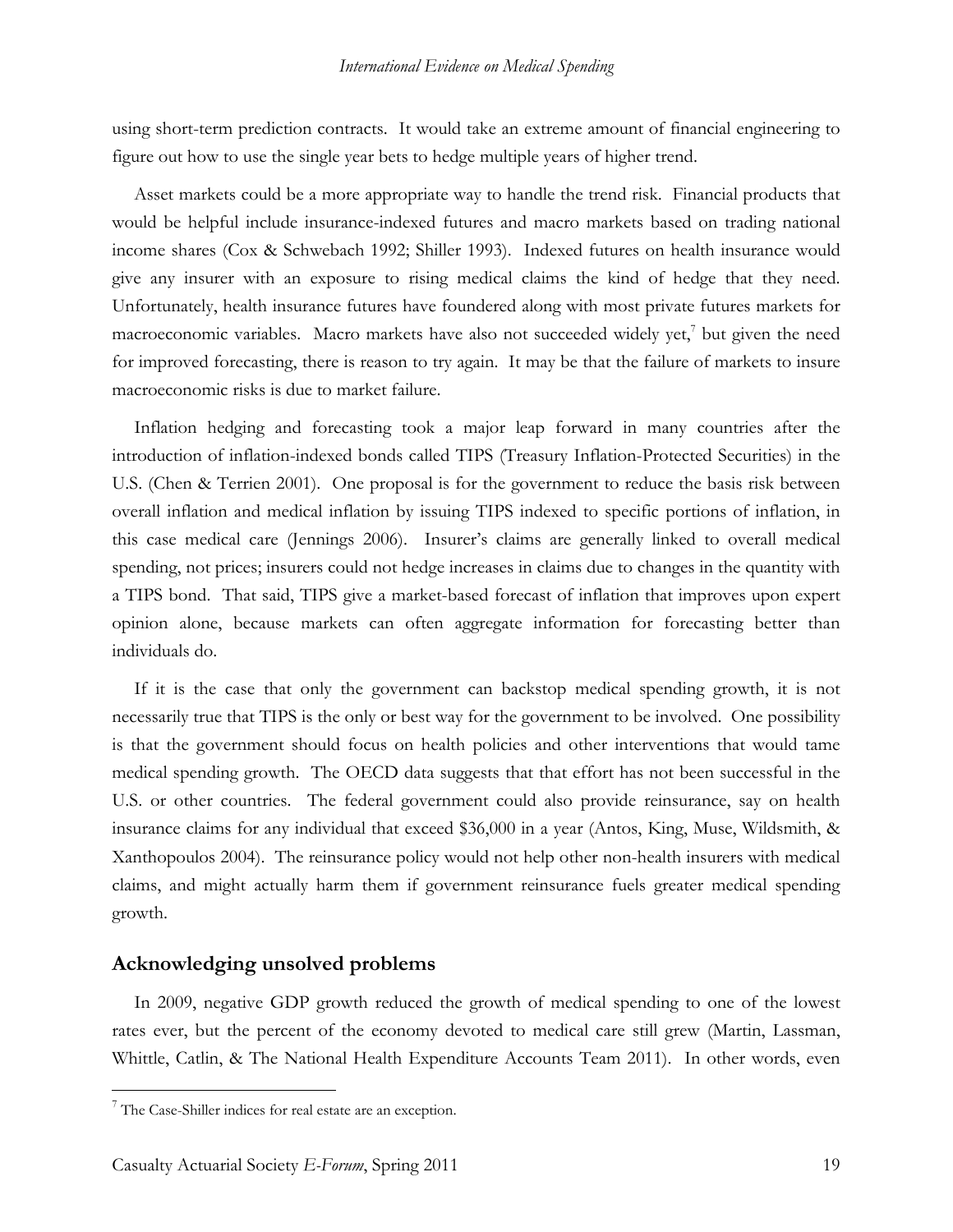though the economy shrank, medical care continued to increase its share of the pie, which goes against the idea that medical care was increasing its share of the pie because it is a superior good. While one year does not prove or disprove any model, it shows the difficulty of forecasting spending growth based on so little data.

The good news is that over the long term, the growth rates in U.S. medical spending are not outrageous. Table 12 shows that medical spending growth is generally explainable by the combination of economic growth and population aging. The combination does not always add up perfectly. In addition, the evidence on the nonstationarity of many countries' medical spending growth indicates that differenced medical spending growth, rather than spending growth itself, may be the correct dependent variable. The point is that the cost curve is not an outrageous fact of the economy to be explained, but rather part of the macroeconomy of developed countries and the organization of their healthcare systems.

|             | Growth in medical<br>spending per | Growth in<br>GDP per<br>capita $(\%)$ | Growth in<br>population 65<br>and older $(\frac{0}{0})$ | Annual<br>excess<br>growth $(\%)$ |
|-------------|-----------------------------------|---------------------------------------|---------------------------------------------------------|-----------------------------------|
| Country     | capita $(\%)$ (A)                 | (B)                                   | (C)                                                     | $(A-B-C)$                         |
| Austria     | 0.08                              | 0.06                                  | 0.01                                                    | 0.01                              |
| Canada      | 0.08                              | 0.08                                  | 0.01                                                    | $-0.01$                           |
| Finland     | 0.10                              | 0.08                                  | 0.02                                                    | 0.00                              |
| Iceland     | 0.21                              | 0.20                                  | 0.01                                                    | 0.00                              |
| Ireland     | 0.12                              | 0.11                                  | 0.00                                                    | 0.01                              |
| Japan       | 0.09                              | 0.07                                  | 0.03                                                    | $-0.01$                           |
| Norway      | 0.10                              | 0.08                                  | 0.01                                                    | 0.01                              |
| Spain       | 0.15                              | 0.11                                  | 0.02                                                    | 0.02                              |
| Switzerland | 0.06                              | 0.05                                  | 0.01                                                    | 0.00                              |
| U.K.        | 0.10                              | 0.08                                  | 0.01                                                    | 0.01                              |
| U.S.        | 0.08                              | 0.07                                  | 0.01                                                    | 0.00                              |

**Table 12: Components of medical spending growth8**

The problem for newly created and existing insurers and reinsurers under the latest change to the U.S. healthcare system is daunting. The Patient Protection and Affordable Care Act will bring a new form of health insurer, the Accountable Care Organization, into existence. Accountable Care Organizations are integrated delivery systems that share risk with payers, and so will face the risk that unforeseen increases in medical spending will severely deplete or wipe out their capital base. The previous managed care explosion of the 1990s led to some reinsurance of capitated physician practices, but many practices were too small or too specialized to utilize reinsurance arrangements (Simon & Emmons 1997). Hospitals, with large and sophisticated risk management departments, may be more interested in utilizing reinsurance as part of their Accountable Care Organization

<sup>8</sup> Table style adapted from (White, 2007)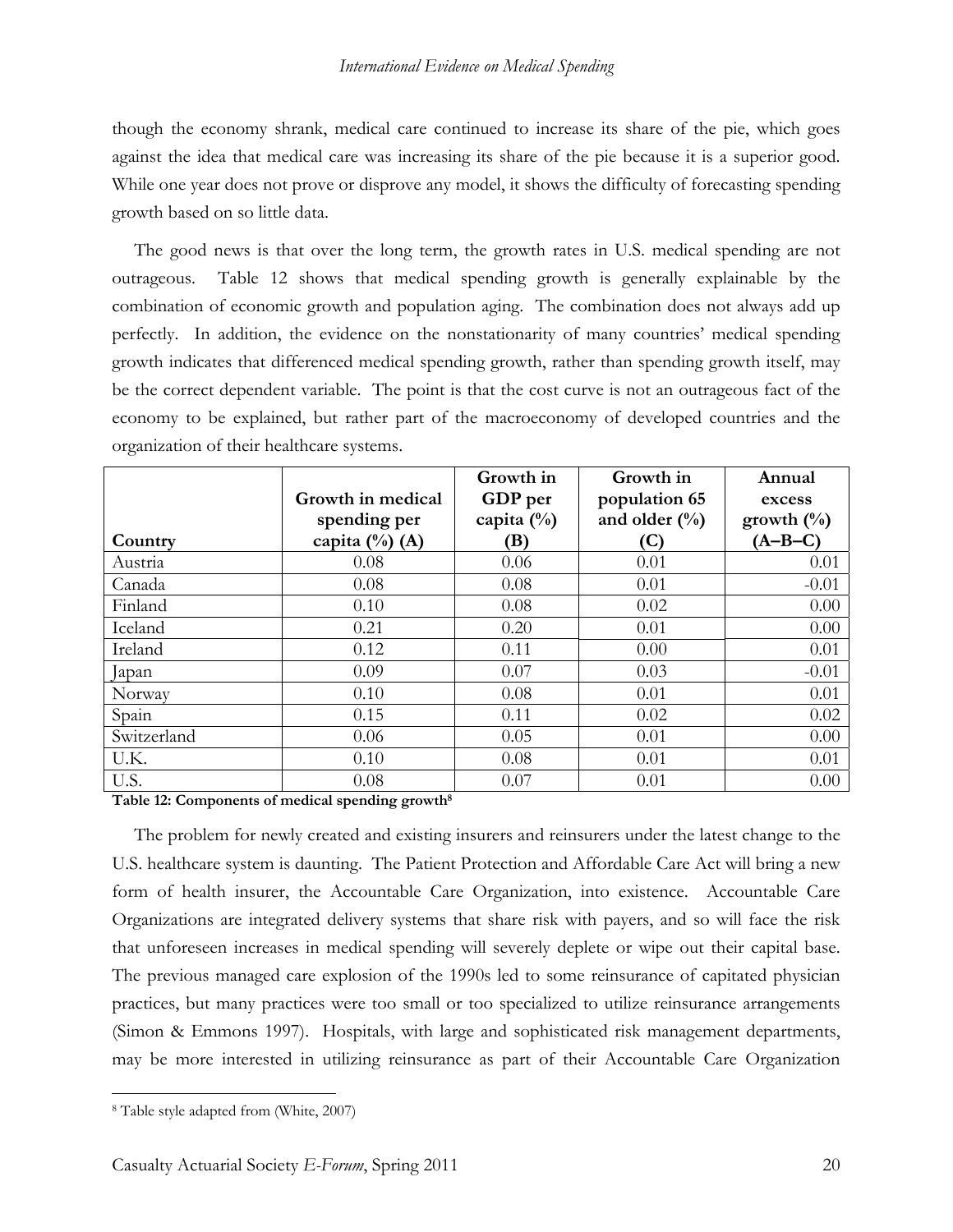efforts, but may also have the market power to drive harder bargains. As a result, reinsurers will face an important opportunity to sell risk management to new healthcare organizations, but will have little prior data to rely on.

In the short term, it is important to keep spending levels, growth, volatility, and difficulties in forecasting future growth rates in mind when writing insurance. We should be upfront about the true duration of the liabilities of the policies we write, not only if things go well but also if they go badly. This may make more risks uninsurable than we previously thought, but it is better not to take on an uninsurable risk than expose policyholders to the possibility of firm ruin. The risks are especially great in the U.S., which will be undertaking massive healthcare system changes in the next three years with unforeseeable effects on the cost curve.

It is harder to determine what actions insurers should take over the medium and long term to manage the rate and volatility of spending growth. No country in my data was able to arrest the rate of growth in spending through the direct application of health policy. The best insurers can do is to accept the cost curve as it is and try to deal with their modeling challenges. It may be that the best that policymakers can work towards is economic growth, which can at least make medical spending affordable. Making changes to health policy does not always reduce spending, and could cause volatility that disrupts many types of insurance markets.

#### **Acknowledgements**

I received feedback from a review committee provided by the Casualty Actuarial Society consisting of James Heer, the chair of the CAS Committee on Reinsurance Research, and Avi Adler and Jeff Dollinger. I also benefited from discussions with Indraneel Chakraborty. This paper is an outgrowth of my dissertation work, so I am grateful for input from my advisor, Mark Pauly, and my thesis committee, Scott Harrington, Greg Nini, and Jessica Wachter. I received support for this work through an Agency for Healthcare Research and Quality dissertation research grant (R36) HS18835-01) and The Wharton School.

## **BIBLIOGRAPHY**

- [1.] Amiri, A., and B. Ventelou, "Causality Test Between Health Care Expenditure and GDP in U.S.: Comparing Periods," Working Paper for Groupement de Recherche en Economie Quantitative d'Aix-Marseille, July 2010, available at http://halshs.archives-ouvertes.fr/docs/00/52/03/26/PDF/DTGREQAM2010-29.pdf.
- [2.] Antos, Joseph, et al. "Analyzing the Kerry and Bush Health Proposals: Estimates of Cost and Impact," American Enterprise Institute, 2004, available at the at http://www.cahi.org/cahi\_contents/resources/pdf/AEIanalyzingkerryandbusyhealthproposals.pdf.
- [3.] Chen, P., and M. Terrien, "TIPS as an Asset Class." *The Journal of Investing* 10(2), 2001, pp. 73-81.
- [4.] Cox, S.H., and R.G. Schwebach, "Insurance Futures and Hedging Insurance Price Risk," *Journal of Risk and Insurance* 54(4), 1992, pp. 628-644.
- [5.] Feldblum, Sholom, "Workers' Compensation Ratemaking," *CAS Exam Study Note, Exam 5,* Arlington, VA: Casualty Actuarial Society, 1993, available at http://www.casact.org/library/studynotes/feldblum5.pdf.
- [6.] Ferson, W.E., S. Sarkissian, and T.T. Simin, "Spurious Regressions in Financial Economics?" *Journal of Finance* 58(4), 2003, pp. 1393-1414.
- [7.] Folland, S., A.C. Goodman, and M. Stano, *The Economics of Health and Health Care,* 6th ed., Boston: Prentice Hal, 2010.
- [8.] Getzen, T.E., "Modeling Long Term Healthcare Cost Trends," 2007, project available from the Society of Actuaries